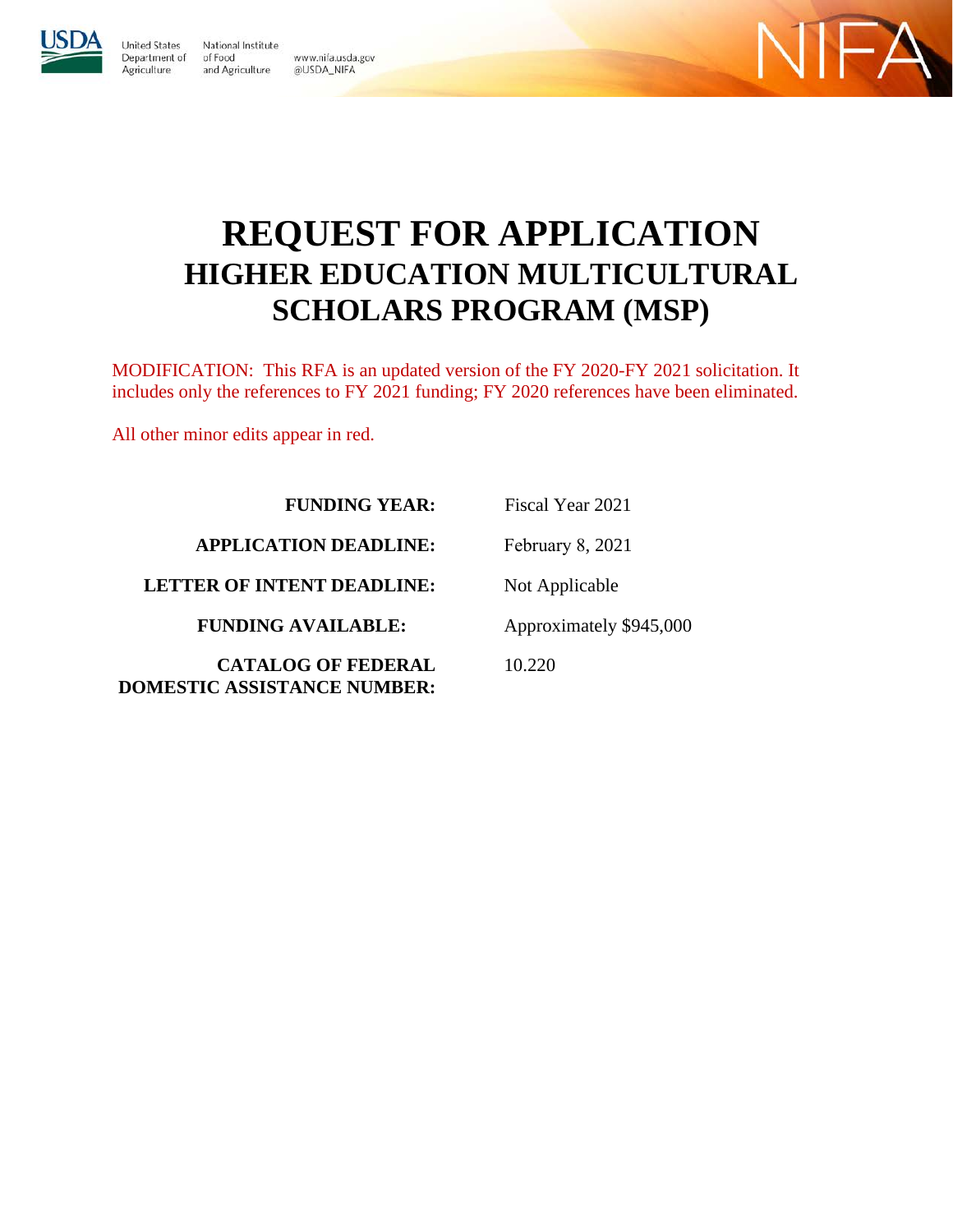#### **INITIAL ANNOUNCEMENT**

<span id="page-1-0"></span>National Institute of Food and Agriculture (NIFA), United States (U.S.) Department of Agriculture (USDA)

*Catalog of Federal Domestic Assistance.* The Higher Education Multicultural Scholars Program is listed in the Assistance Listings under the Catalog of Federal Domestic Assistance number 10.220.

#### <span id="page-1-1"></span>**Table 1**: Key Dates and Deadlines

| <b>Task Description</b>        | <b>Deadline</b>                                                                   |
|--------------------------------|-----------------------------------------------------------------------------------|
|                                | Application: 5:00 P.M. Eastern, February 8, 2021 [Ref to Part I § C of this RFA], |
|                                | 2021                                                                              |
| Letter of Intent: Not Required |                                                                                   |
|                                | Applicants Comments: Within six months from the issuance of this notice           |
|                                | (NIFA may not consider comments received after the sixth month)                   |

*Stakeholder Input*. The National Institute of Food and Agriculture (NIFA) seeks comments on all request for applications (RFAs) so it can deliver programs efficiently, effectively, with integrity, and with a focus on customer service. NIFA considers comments, to the extent possible when developing RFAs and use comments to help meet the requirements of Section  $103(c)(2)$  of [the Agricultural Research, Extension, and Education Reform Act of 1998.](https://uscode.house.gov/view.xhtml?path=/prelim@title7/chapter103&edition=prelim)

This notice identifies the objectives for MSP projects, deadlines, funding information, eligibility criteria for projects and applicants, and application forms and associated instructions.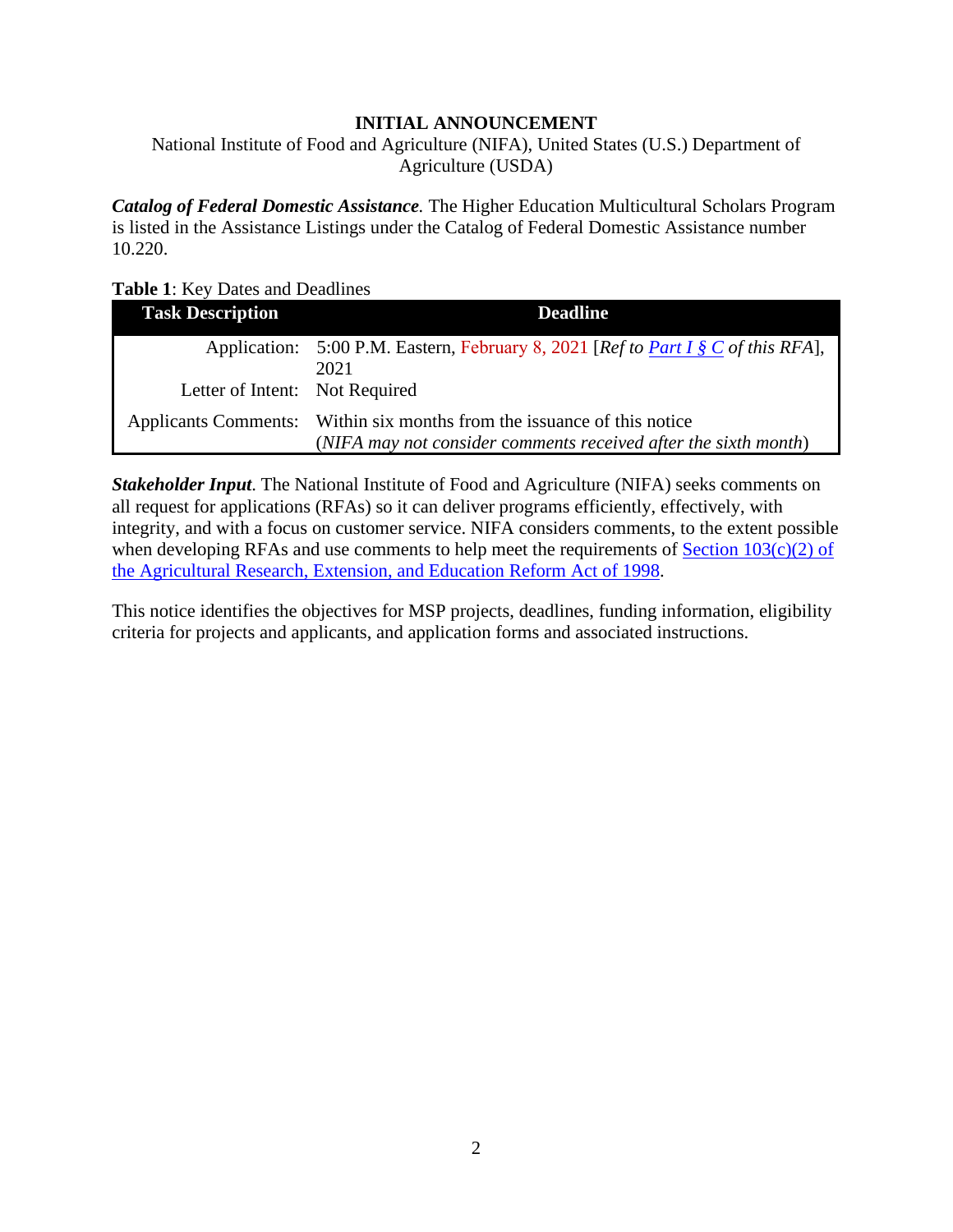#### **EXECUTIVE SUMMARY**

<span id="page-2-0"></span>NIFA requests applications for the Higher Education Multicultural Scholars Program (MSP) for Fiscal Year (FY) 2021 to conduct scholarship programs leading to either baccalaureate degrees within the Food and Agricultural Sciences or Doctor of Veterinary Medicine (D.V.M.) degrees. The anticipated amount available for grants in FY 2021 is approximately \$945,000.

Enactment and implementation of appropriations or authorizing legislation may affect the availability or level of funding for this program.

This notice identifies the objectives for MSP projects, deadlines, funding information, eligibility criteria for projects and applicants, and application forms and associated instructions.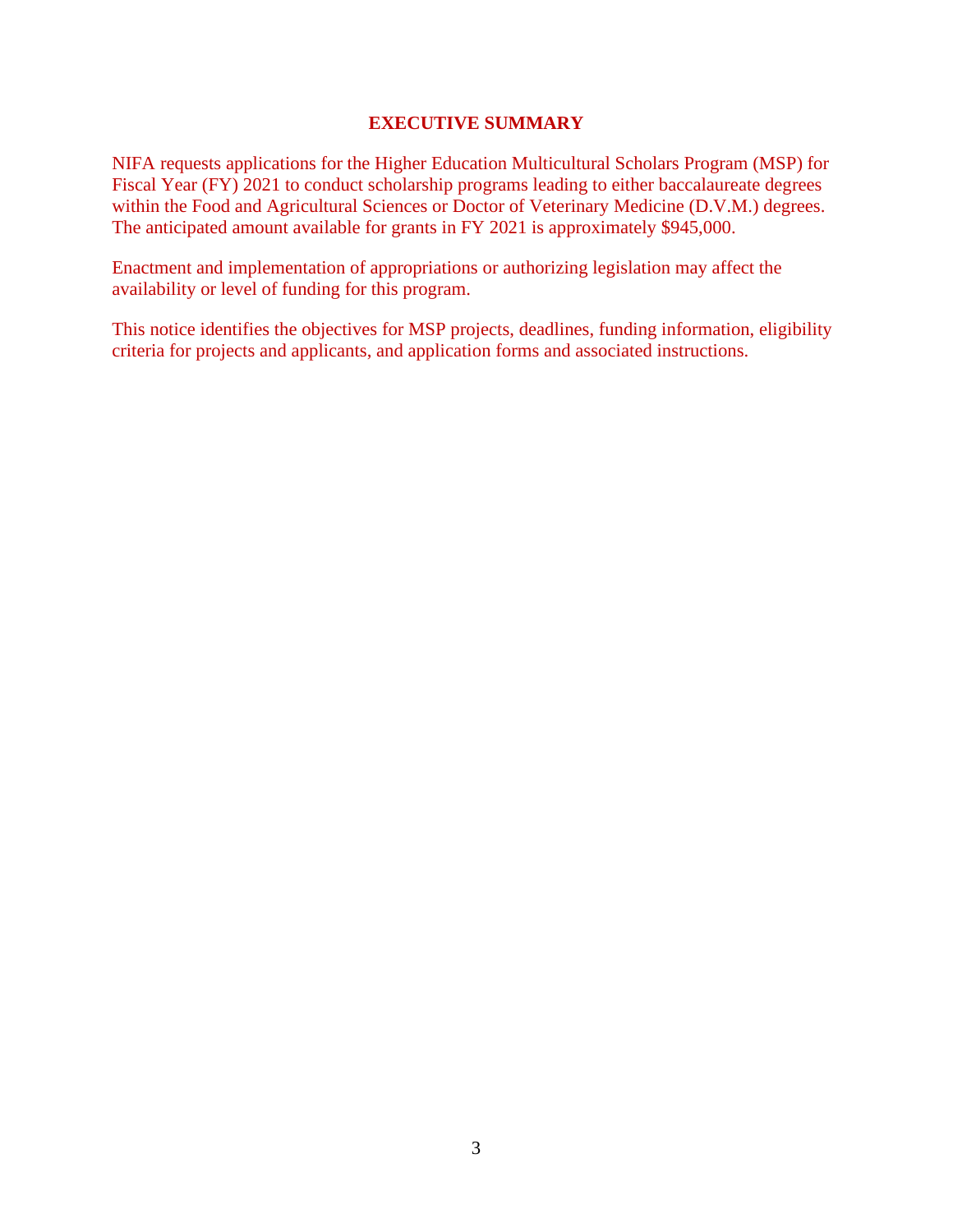# **TABLE OF CONTENTS**

| А.              |  |  |  |
|-----------------|--|--|--|
| В.              |  |  |  |
|                 |  |  |  |
| А.              |  |  |  |
| <b>B.</b>       |  |  |  |
| C.              |  |  |  |
| D.              |  |  |  |
|                 |  |  |  |
| А.              |  |  |  |
| B.              |  |  |  |
|                 |  |  |  |
| А.              |  |  |  |
| <b>B.</b>       |  |  |  |
| $\mathcal{C}$ . |  |  |  |
|                 |  |  |  |
| А.              |  |  |  |
| <b>B.</b>       |  |  |  |
| $\mathcal{C}$ . |  |  |  |
| D.              |  |  |  |
|                 |  |  |  |
| A.              |  |  |  |
| <b>B.</b>       |  |  |  |
|                 |  |  |  |
| А.              |  |  |  |
| <b>B.</b>       |  |  |  |
| C.              |  |  |  |
|                 |  |  |  |
|                 |  |  |  |
|                 |  |  |  |
|                 |  |  |  |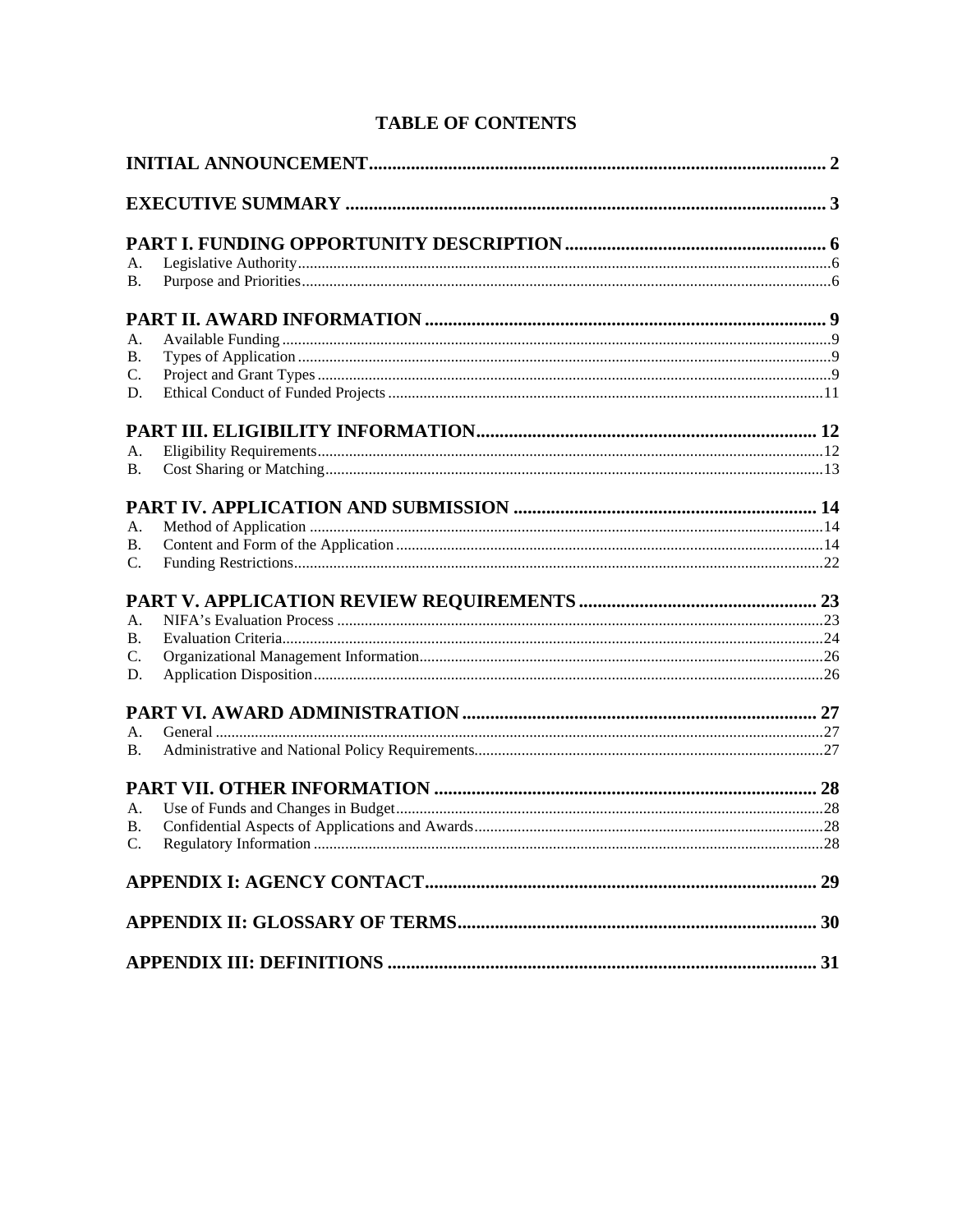# **TABLE OF TABLES**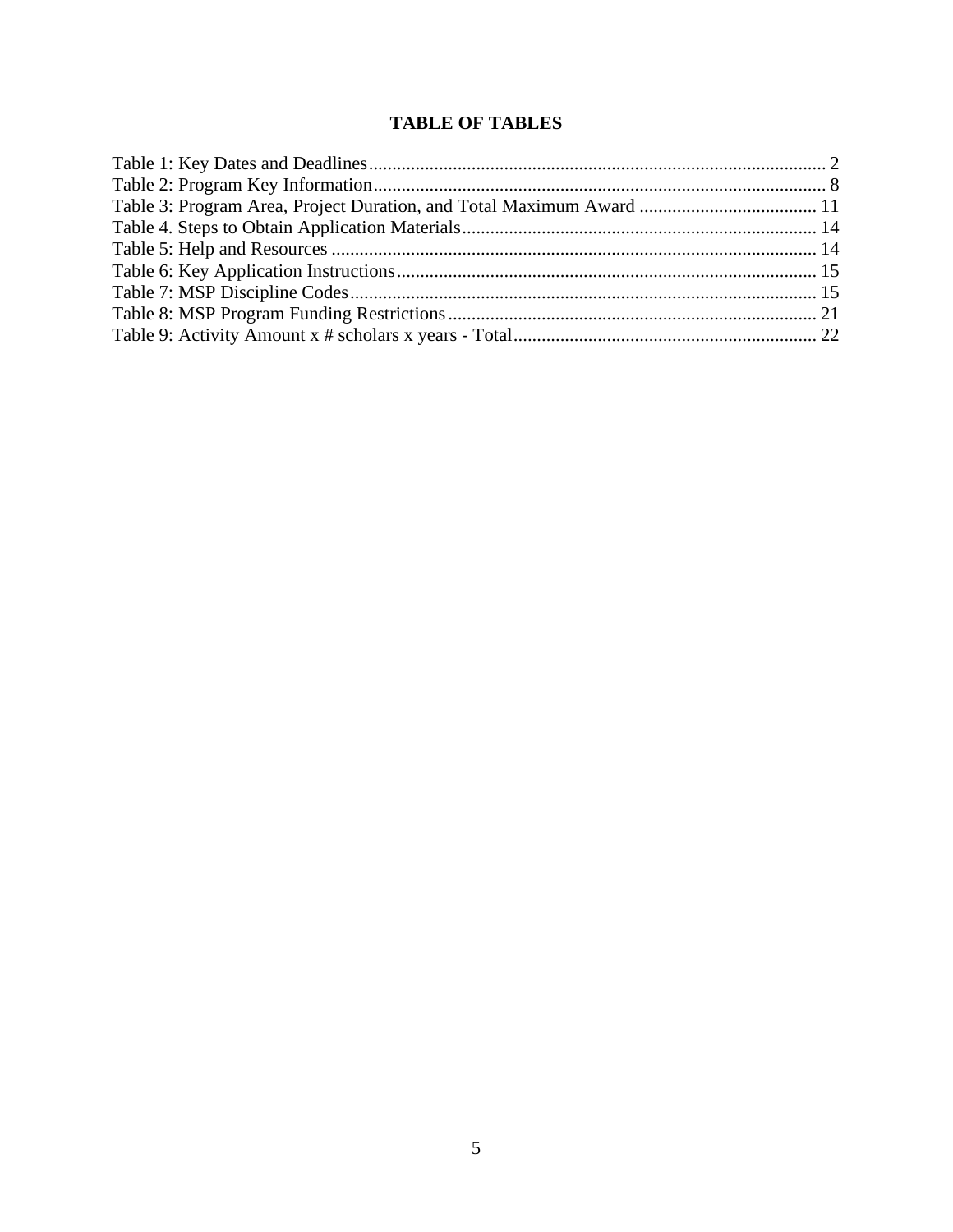## <span id="page-5-0"></span>**PART I. FUNDING OPPORTUNITY DESCRIPTION**

# <span id="page-5-1"></span>**A. Legislative Authority**

Legislative authority for this program is contained in section 1417 of the National Agricultural Research, Extension and Teaching Policy Act of 1977 (NARETPA) [\(7 U.S.C. 3152\)](https://uscode.house.gov/view.xhtml?req=7+USC+3152&f=treesort&fq=true&num=4&hl=true&edition=prelim&granuleId=USC-prelim-title7-section3152). USDA/NIFA administers this federal assistance grant program to recruit and support undergraduate students in order to educate them in national need areas of the food and agricultural sciences, or in rural economic, community, and business development. USDA initiated the Higher Education Multicultural Scholars Program in FY 1994. This program, functioning collaboratively with eligible higher education institutions, is developing intellectual capital to secure the preeminence of U.S. food and agricultural systems.

# <span id="page-5-2"></span>**B. Purpose and Priorities**

The National Institute of Food and Agriculture (NIFA) is designated as the lead federal agency that supports higher education in food and agricultural sciences. In this context, NIFA has specific responsibility to initiate and support projects to strengthen higher education teaching programs.

The purpose of the Higher Education Multicultural Scholars Program (MSP), Assistance Listing 10.220, is to provide scholarships to support recruiting, engaging, retaining, mentoring, and training committed multicultural scholars, resulting in either baccalaureate degrees within the food and agricultural science disciplines or Doctor of Veterinary Medicine (D.V.M.) degrees. The goals and objectives of the scholarships are to encourage outstanding students from groups that are historically underrepresented and underserved to pursue and complete baccalaureate degrees in food and agricultural sciences, or achieve a D.V.M., that would lead to a diverse and highly skilled work force.

Underrepresented/underserved groups are those whose representation among food and agricultural professionals is disproportionately less than their proportion in the general population as indicated in standard statistical references, or as documented on a case-by-case basis by national survey data (e.g. the U.S. Department of Education's Digest of Education Statistics, U.S. Department of Agriculture's Food and agricultural Education Information Systems, etc.).

# Handling of baseline data and data collection will be addressed in the Data Management Plan (DMP) in accordance with the Part IV(B) of this RFA.

By developing the next generation of a highly-skilled workforce for food and agricultural sciences, MSP is directly aligned with the [2018-2022 USDA Strategic Plan,](https://www.usda.gov/sites/default/files/documents/usda-strategic-plan-2018-2022.pdf) Strategic Goal #4 --Facilitate Rural Prosperity and Economic Development; Objective 4.1: Expand rural business opportunity and rural quality of life with access to capital; improved infrastructure, broadband access and connectivity; and support for workforce availability.

In providing for workforce development through supporting multicultural scholars, MSP aligns with the USDA's Science Blueprint by undergirding scientific research and discovery, specifically as these correspond to: Theme 01 Sustainable Ag Intensification"…continued improvements in production capacity, technological progress, production efficiencies, and environmental stewardship, with a focus on domestic economic growth;" and Theme 05: Ag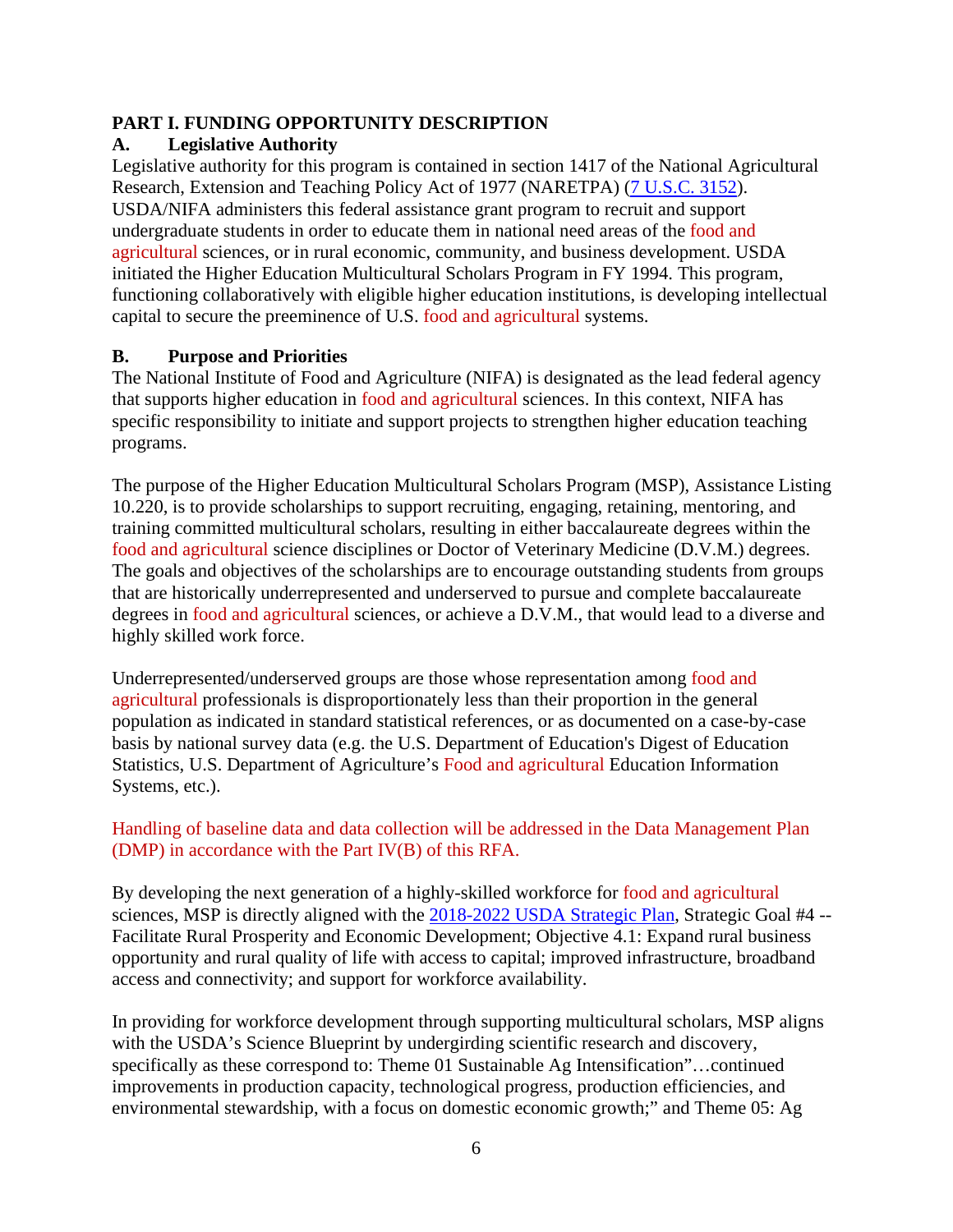Science Policy Leadership: Develop an effective and diverse U.S. agriculture workforce that contributes to safer, healthier, vibrant, sustainable, and innovative communities.

Finally, MSP aligns with the USDA's Agricultural Innovation Agenda (AIA) by ultimately providing human capital and a technological infrastructure through research to support innovation in food and agriculture sciences through aligning with AIA's first objective: Create a comprehensive U.S. agriculture innovation strategy to align public and private research efforts.

The need for this program is supported by the [2015-2020 Employment Opportunities for College](https://www.purdue.edu/usda/employment/)  [Graduates in Food, Renewable Energy, and the Environment Report.](https://www.purdue.edu/usda/employment/) The report indicates shortages of graduates in the food and agricultural disciplines, and a corresponding need to fill an estimated 57,900 annual openings for individuals with baccalaureate or higher degrees in food, renewable energy, and environmental specialties between 2015 and 2020.

Through scholarships, MSP aims to increase the participation of any group historically underrepresented in USDA mission areas and prepare them for the professional and scientific workforce in the food and agricultural sciences. NIFA is soliciting applications for student education that will:

- 1. Prepare graduates to meet the demand for highly qualified personnel entering the workforce related to the food and agricultural sciences;
- 2. Support more undergraduates in transitioning to graduate education in USDA mission sciences;
- 3. Contribute to the reduction of the disparity among underrepresented and underserved populations entering graduate schools to better reflect the demographics of the U.S. and enable higher education to remain globally competitive;
- 4. Promote student success within food and agricultural disciplines at the undergraduate/D.V.M. level; and
- 5. Focus on social support structure, and professional mentoring to ensure entry into food and agricultural science areas and completion of graduate education or high level of competitiveness for the workforce.

In addition to coursework and related experiences that prepare students for graduation, grantee institutions will be expected to identify and develop opportunities through partnerships with food and agricultural research programs at other academic institutions, and cooperate with public and private entities, to ensure MSP scholars are exposed to a wide spectrum of careers in the food and agricultural sciences. Additional requirements on expected performance goals, indicators and targets may be required as a condition of award.

*Global Engagement*. NIFA supports global engagement that advances U.S. agricultural goals. NIFA recognizes that collaboration with international partners may be necessary to attain the agency's goals for U.S. agriculture, promote global competence of our nation's future agricultural workforce, and promote safe and nutritious food security in a growing world. Therefore, although application to this RFA is limited to eligible U.S. institutions, applicants may collaborate with international partners, to include subcontracts to international partners or other institutions. Applications must clearly demonstrate benefits to the U.S. (AFRI program see [International Partnerships\)](https://nifa.usda.gov/resource/afri-international-partnerships).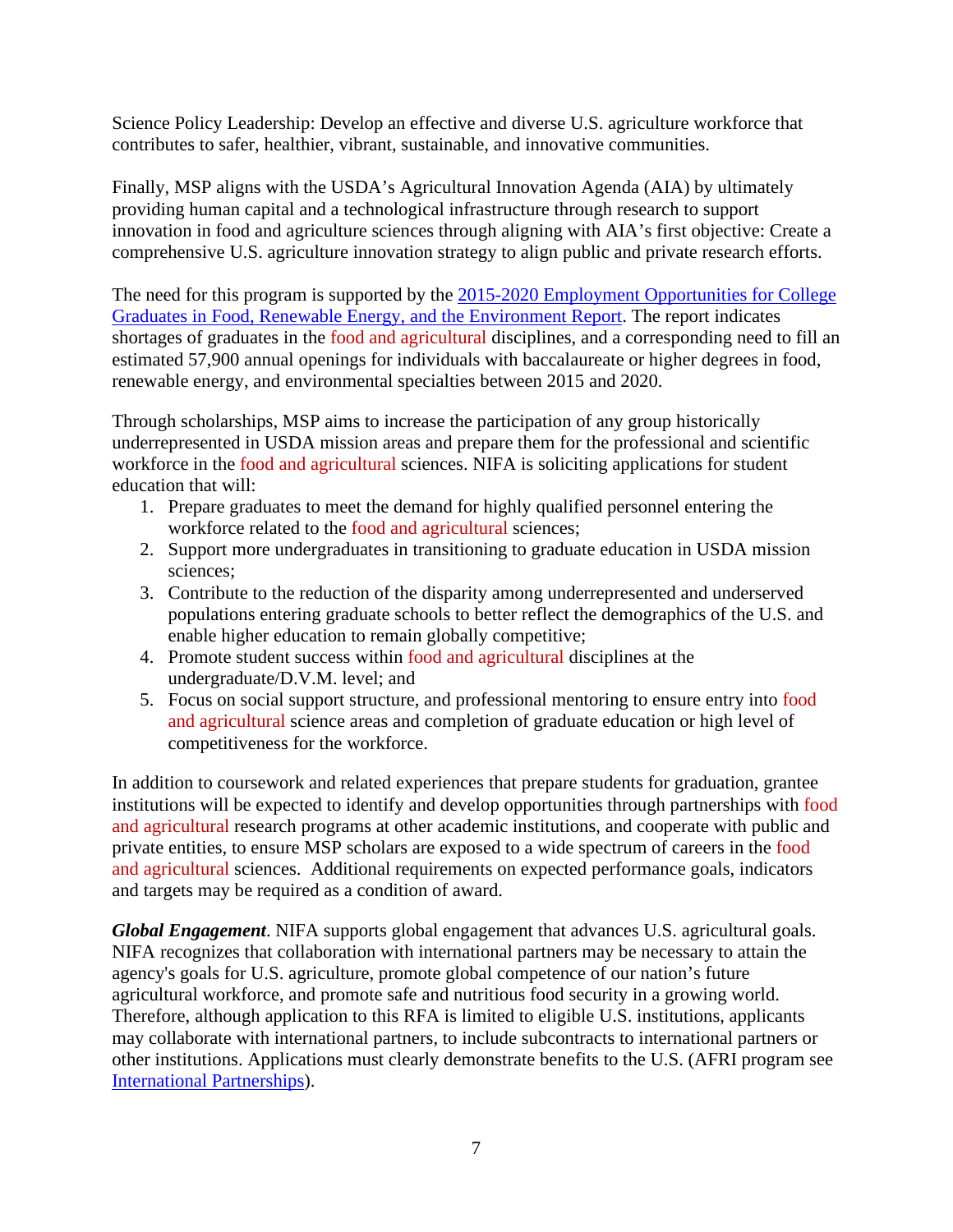*Leadership Skills Development*. The development of leadership skills, knowledge, and qualities are necessary to prepare students for agricultural and related careers in the private sector, government, and academia. MSP teaching applications must demonstrably incorporate a leadership development component to equip students with technical and leadership abilities upon graduation. Specific activities may include:

- 1. Developing practical applications to increase understanding of leadership roles, including critical thinking, problem solving, and communication skills; ethics and professionalism; and working in teams;
- 2. Connecting the academic classroom experience with daily leadership roles and organizational activities;
- 3. Providing opportunities for mentoring and shadowing; and
- 4. Organizing leadership academies, workshops, trainings, etc.

*Incorporation of Social Sciences and Enhancing Impacts.* MSP supports social and behavioral science disciplines as well as projects that integrate social and biological sciences to provide education and experiential learning opportunities for students in applied research, and related community development programs. Incorporation of social and behavioral sciences is important for addressing many of the challenges facing agriculture and rural communities, such as increasing global demand for food production in the face of limited natural resources; improving health and reducing obesity by engaging in heathy diets; and alleviating poverty by fostering economic opportunity.

<span id="page-7-0"></span>

|                                               | <b>Title Description</b>                                   |
|-----------------------------------------------|------------------------------------------------------------|
| Program Code: KF                              |                                                            |
|                                               | Program Code Name: Higher Education Multicultural Scholars |
|                                               | Program (MSP)                                              |
| CFDA Number 10.220                            |                                                            |
|                                               | Project Type: Education/Teaching                           |
| Grant Type: Standard                          |                                                            |
| Application Deadline: February 8, 2021        |                                                            |
| Grant Duration: 60 Months                     |                                                            |
| Anticipated # of Awards: 5 per annum          |                                                            |
| Maximum Award Amount: Approximately \$200,000 |                                                            |

#### <span id="page-7-1"></span>**Table 2**: Program Key Information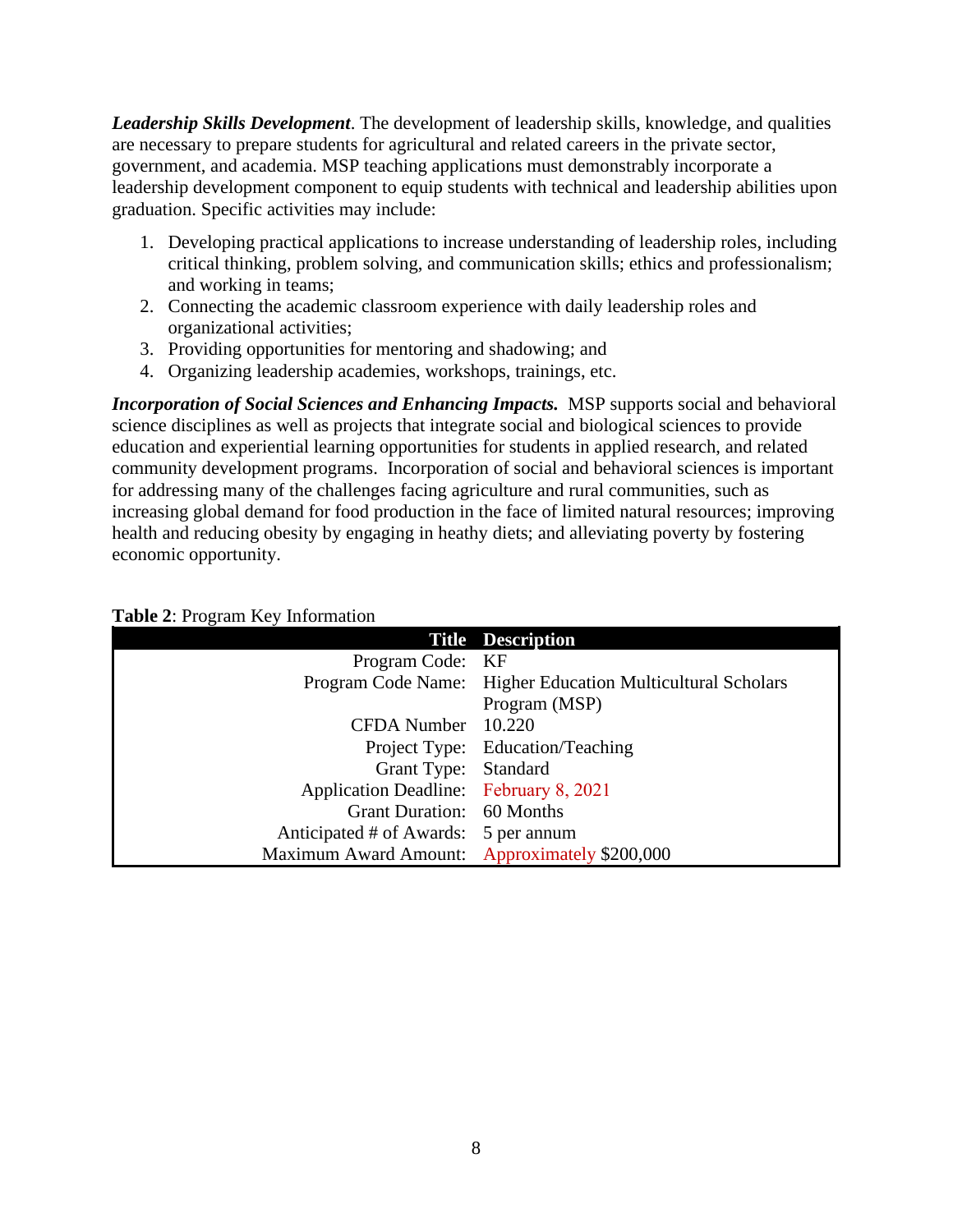# <span id="page-8-0"></span>**PART II. AWARD INFORMATION**

# <span id="page-8-1"></span>**A. Available Funding**

The anticipated amount available for MSP in FY2021 is approximately \$945,000. The assistance instrument will be in the form of grants. USDA is not committed to fund any particular application or to make a specific number of awards.

*Enactment and implementation of appropriations or authorizing legislation may affect the availability or level of funding for this program.*

The [Automated Standard Application for Payments,](https://www.fiscal.treasury.gov/fsservices/gov/pmt/asap/asap_home.htm) operated by the Department of Treasury, Bureau of Fiscal Service, is the designated payment system for awards resulting from this RFA.

# <span id="page-8-2"></span>**B. Types of Application**

NIFA will evaluate applications using the criteria described in [Part V](#page-22-0) of this RFA. Applications are limited to the following applications types:

- 1. *New application*: New applications will be evaluated using the criteria described in [Part](#page-22-0)  [V](#page-22-0) of this RFA and are subject to the due dates herein (see [Appendix III](#page-30-0) for definition).
- 2. *Resubmitted application*: Resubmitted applications must include a response to the previous review panel summary, and are subject to the same criteria and due dates herein. Resubmitted applicants must enter the NIFA-assigned proposal number of the previously submitted application in the *Federal Field (Field 4)* on the application form (see [Appendix III](#page-30-0) for definition).

# <span id="page-8-3"></span>**C. Project and Grant Types**

The following describes the types of *projects* or *grants* that are eligible for funding:

- 1. **Project Types**. Applicants may only submit proposals for Single-function Education Projects. Single-function Education Projects develop human capital relevant to overall program goals for U.S. agriculture.
	- a. *Single Function Education:* Projects must focus on developing skills necessary for entry- and mid-level technical employment or for entering graduate programs in food and agricultural sciences. Single-function Education Projects must show direct alignment with one of the following:
		- i. Increasing the number of graduates with the necessary technical skills for entry-level positions in food and agricultural sciences;
		- ii. Improving the technical competencies needed for the workforce to ensure that U.S. agriculture remains globally competitive; or
		- iii. Enhancing the diversity of the workforce in food, agriculture, natural resources and human sciences.
- 2. **Grant Types**. Eligible applicants may request MSP funds, or MSP and Special Experiential Learning (SEL) funds. Applicants CANNOT request SEL funds only.

There is no limit to the number of applications an eligible institution may submit; however, an institution may only receive support up to a maximum of approximately \$200,000 in awards for FY 2021 award cycle.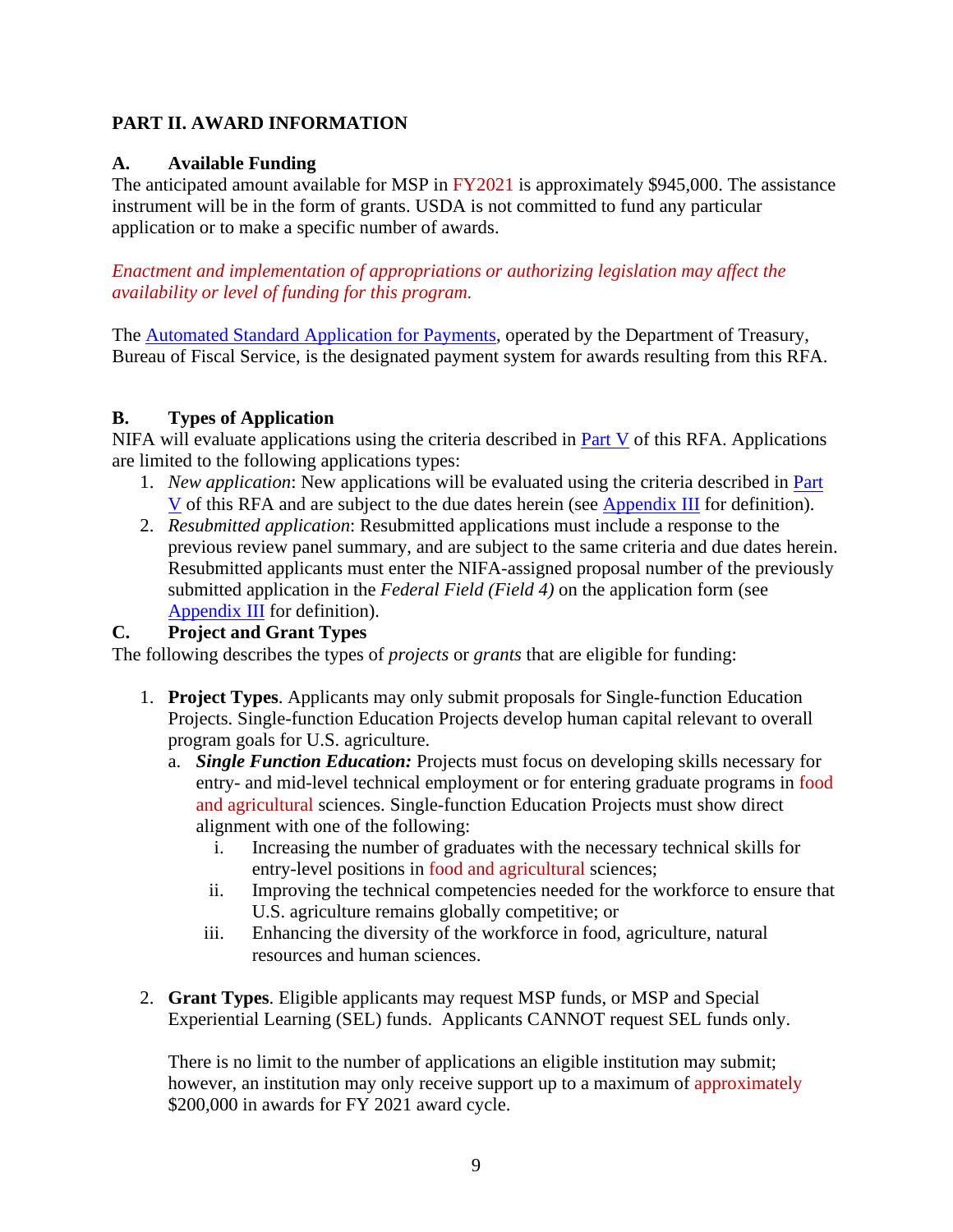- a. *Multicultural Scholarship Program Grants (MSP)* MSP supports Scholars through scholarships. Applicants are strongly encouraged to respond to this request with training that will use USDA investment to:
- i. Create innovative frameworks, grounded in curricula, for undergraduate and/ or D.V.M. training with collaborative knowledge and technology transfer components that transcend traditional disciplinary boundaries in agriculture;
- ii. Establish baccalaureate and/or D.V.M. degree programs in which Scholars can pursue related summer research opportunities (especially at other colleges**/**universities**,** industry or federal agencies, non-profit enterprises), or other learning opportunities in relevant topics;
- iii. Offer professional mentoring in undergraduate degree programs in the food and agricultural sciences and/or D.V.M.;
- iv. Increase the numbers of students from underrepresented/underserved groups who attain baccalaureate and/or D.V.M. degree level programs with scientific and professional competencies to meet the technologically advanced needs of the 21st century food and agricultural systems workforce;
- v. Provide leadership skills opportunities for all projects (required, see above);
- vi. Develop performance measures for evaluating the overall effectiveness of the undergraduate and/or D.V.M. training that the Scholars will receive. This includes assessing expertise, with clear demonstration of pipelining to workforce or further educational training in the identified core competencies.

Institutions can support MSP Scholars in the following manner: freshmen (or first-year D.V.M.) can receive support for 4 years, sophomores can receive support for 3 years, and juniors can receive support for 2 years. Institutions may apply for funds to support any combination of two-, three-, and/or four-year scholarships.

Two-year colleges that are legally authorized to offer a two-year or equivalent program of college-level studies, which are creditable toward a baccalaureate degree, may be engaged in a MSP grant in cases where an articulation agreement, bridging agreement, or other type of collaborative arrangement exists between a baccalaureate-level institution(s) and the two-year college. MSP Scholars from 2-year colleges are expected to transfer and complete their baccalaureate degrees in the partner 4-year institution(s). **In such instances, the baccalaureate-level institution must be the applicant** and is responsible for disbursing grant funds to any MSP Scholars at collaborating two-year institutions. Information on student eligibility to receive scholarships is found in **Part** [III.A.](#page-11-1)

b. *MSP Grants with Special Experiential Learning (SEL) - Optional*: SEL funded activities provide opportunities for eligible **NEW** (i.e. to be recruited) MSP Scholars to participate in: (a) research projects focused on relevant topics at institutions or organizations other than their own; (b) apprenticeships, internships, or similar participatory learning experiences including, but not limited to, practicums for DVM students, internships abroad, or externships in the private or public sector; (c) study abroad programs relevant to their majors; and (d) other relevant activities.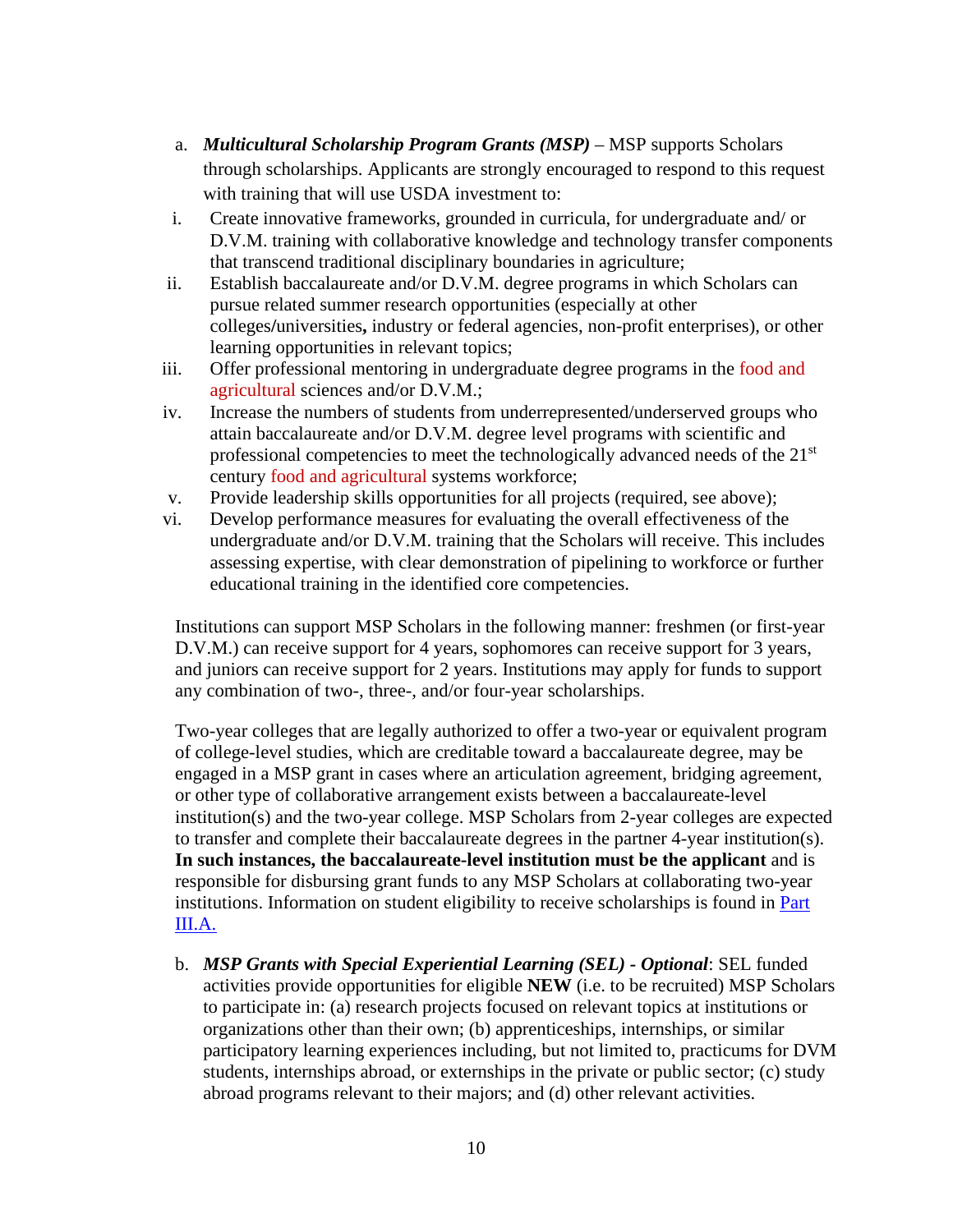<span id="page-10-1"></span>SEL funds may be used only to pay living expenses, travel expenses, additional tuition (e.g. practicum credits for courses that would not have been taken if not for this experiential learning activity), and/or a cash stipend for SEL-supported Scholars during SEL-approved experiential learning activities. SEL funds cannot be used to increase annual stipend amounts for MSP Scholars participating in activities that have already been approved and funded by the MSP Programs. MSP grantees are able to apply and hold one SEL grant in the lifetime of their MSP grant.

| Program Area            | <b>Project Duration</b> | <b>Total Maximum Award</b>    |
|-------------------------|-------------------------|-------------------------------|
| . MSP                   | 5 vrs.                  | Up to approximately \$180,000 |
| 2. SEL                  | Vr.                     | Up to approximately \$20,000  |
| 3. Combined MSP and SEL | 5 yrs.                  | Up to approximately \$200,000 |

*Table 3: Program Area, Project Duration, and Total Maximum Award*

Each application may request any combination of Multicultural Scholarships and Special Experiential Learning funds, not to exceed \$200,000. NIFA reserves the right to fund fewer Scholars than requested in an application, and to partially fund SEL requests.

# <span id="page-10-0"></span>**D. Ethical Conduct of Funded Projects**

In accordance with sections [2, 3, and 8 of 2 CFR Part 422,](https://www.ecfr.gov/cgi-bin/text-idx?SID=442b3bb67a64d91e527071dde1bf8a05&mc=true&node=pt2.1.422&rgn=div5) institutions that conduct USDAfunded extramural research must foster an atmosphere conducive to research integrity, bear primary responsibility for prevention and detection of research misconduct, and maintain and effectively communicate and train their staff regarding policies and procedures. In the event an application to NIFA results in an award, the Authorized Representative (AR) assures, through acceptance of the award that the institution will comply with the above requirements. Award recipients must, upon request, make available to NIFA the policies, procedures, and documentation to support the conduct of the training. See [Responsible and Ethical Conduct of](https://nifa.usda.gov/responsible-and-ethical-conduct-research)  [Research](https://nifa.usda.gov/responsible-and-ethical-conduct-research) for further information.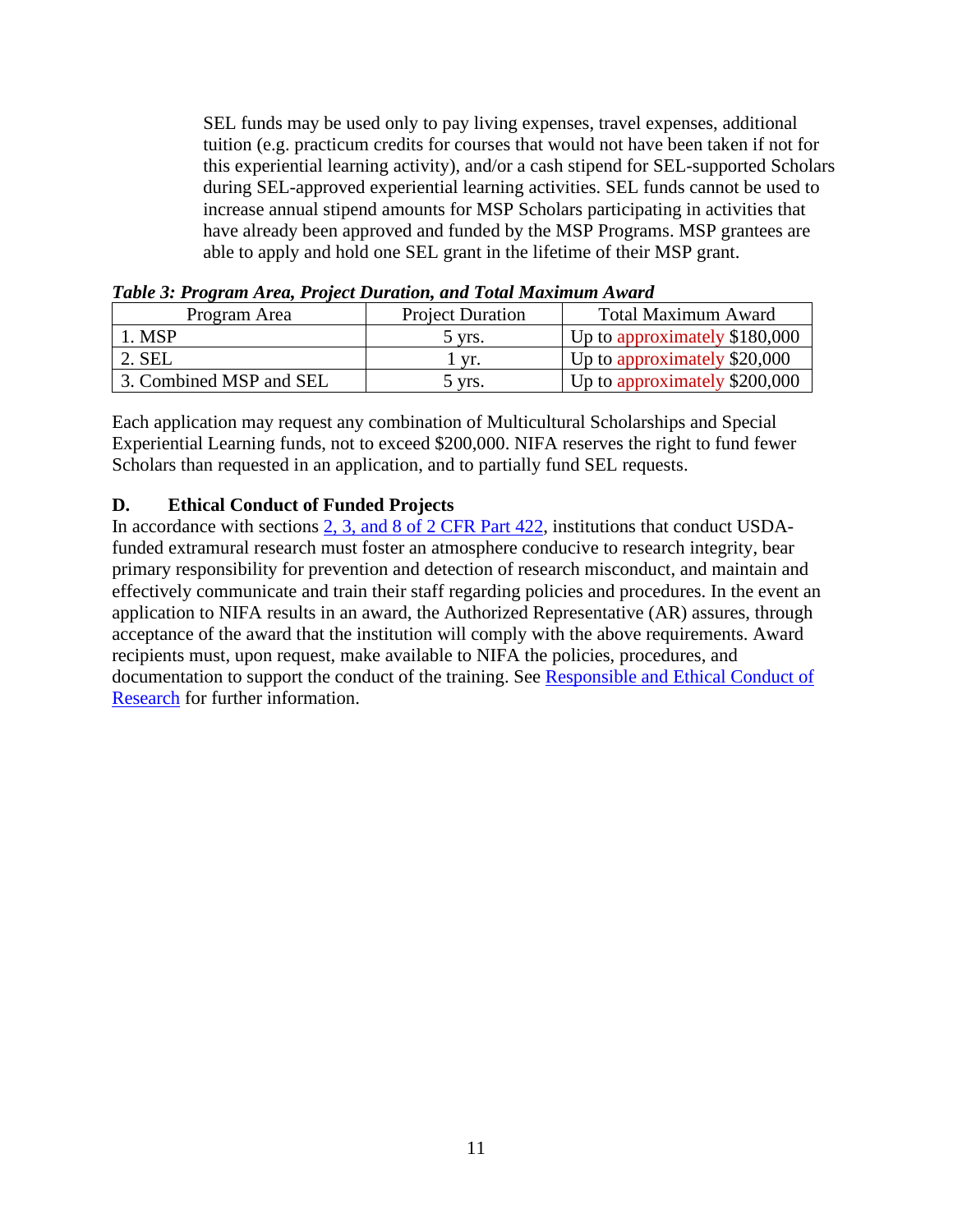# <span id="page-11-0"></span>**PART III. ELIGIBILITY INFORMATION**

### <span id="page-11-1"></span>**A. Eligibility Requirements**

Applicants for the MSP must meet all the requirements discussed in this RFA. Failure to meet the eligibility criteria by the application deadline may result in exclusion from consideration or, preclude NIFA from making an award. For those new to Federal financial assistance, NIFA's [Grants Overview](https://nifa.usda.gov/resource/grants-overview) provides highly recommended information about grants and other resources to help understand the Federal awards process.

Only the following are eligible to apply: Land-Grant Institutions, Colleges and universities having significant minority enrollments, other colleges and universities, and Institutes or research foundations maintained by an eligible college or university. Institutions that have not previously applied are especially encouraged to do so. Applicants must be institutions that confer a bachelor's or D.V.M. degree in at least one of the disciplines in the food and agricultural sciences.

Awards are made to eligible colleges and universities. *Individuals are not eligible to apply for these grants.*

Project Directors who have received MSP awards in the last five years may also apply. However, the respective **proposal must differ substantively in scope and objectives from previously funded MSP projects in the last five years by the same Project Director.**

Due to statutory restrictions, *extensions beyond the five-year period are not allowed*. Any eligible institution may, however, apply for a new award with a different scope of work in any fiscal year(s) in which appropriated funds are available for this program. Award recipients may subcontract to organizations not eligible to apply provided such organizations are necessary for the conduct of the project.

Failure to meet an eligibility criterion by the application deadline may result in the application being excluded from consideration or, even though an application may be reviewed, will preclude NIFA from making an award.

#### **Student Eligibility as Scholars**

Awards to Scholars are made by eligible institutions (grantees) receiving funds under this program. Scholars must:

- 1. Be citizens, national, or permanent residents of the United States as determined in accordance with Federal law;
- 2. Have been accepted for enrollment, or be enrolled, at an institution that was awarded a project grant under this program, or at a two-year institution which has entered into an articulation agreement, bridging agreement, or other type of collaborative arrangement with a baccalaureate-level institution that has been awarded a project grant under this program;
- 3. Be enrolled as a full-time student, as defined by the institution, in a program of study in the food and agricultural sciences leading to an undergraduate degree or D.V.M. during each semester or quarter that he/she receives MSP support. However, the requirements for formal registration during part of this tenure may be waived if permitted by the policy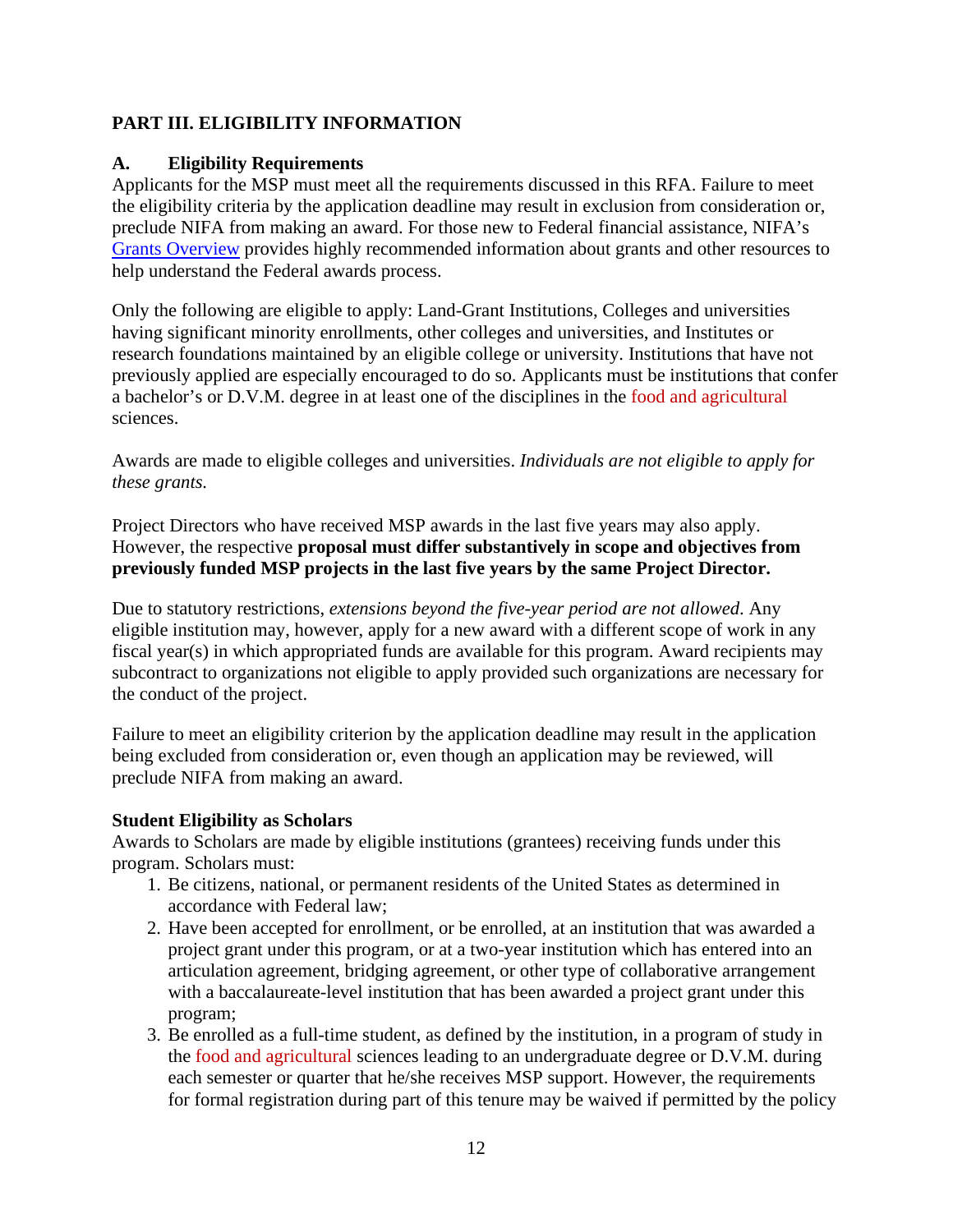of the grantee, provided that the MSP Scholar is making satisfactory progress toward degree completion and remains engaged in appropriate full-time scholarship activities such as study abroad experiences or internships;

- 4. Maintain good academic standing and satisfactory degree progress as determined by their institution;
- 5. Not have been enrolled previously in an academic program in the food and agricultural sciences at the same degree level; and
- 6. Have a strong interest, as judged by the institution, in pursuing a career as a food or agricultural scientist or professional.

Within the framework of these guidelines, all decisions with respect to the appointment of MSP Scholars will be made by grantees. *Scholars must be identified, and scholarships must be awarded within twelve (12) months of the effective start date of a grant.* Grantee must notify and obtain approval from the NIFA Program Office if scholarship funds cannot be allocated within this twelve-month period. Failure to obtain this approval will result in the loss of funding for scholarships that were not awarded.

An MSP Scholar who finds it necessary to interrupt his/her program of study because of health, personal, or other reasonable non-academic and non-disciplinary cause(s) must be allowed to resume funded study at any time within 12 months of the interruption, provided there is adequate time remaining before the award expires. An MSP Scholar who finds it necessary to interrupt his/her program of study more than one time cannot exceed 12 total months of cumulative leave without forfeiting MSP eligibility.

An MSP Scholar at a two-year institution, who participates in the MSP through an articulation agreement, bridging agreement, or other type of collaborative arrangement with a four-year grantee institution, is subject to the same provisions as an MSP Scholar at the four-year grantee institution.

A replacement MSP Scholar is a student who is recruited into the program to take the place of an MSP Scholar who left the program prior to completion. The tenure of such a replacement MSP Scholar is limited to whatever time is remaining on the grant before it expires; however, an institution may not appoint a replacement MSP Scholar unless there is time for the student to complete at least one semester/quarter of study before the expiration date of the grant. Replacement MSP Scholars must meet all the eligibility criteria and other requirements established for MSP Scholar selection and are subject to the same provisions as other MSP Scholars during their tenure in the program.

*Duplicate or Multiple Submissions* –NIFA will disqualify both applications if an applicant submits duplicate or multiple submissions. For those new to Federal financial assistance, NIFA's [Grants Overview](https://nifa.usda.gov/resource/grants-overview) provides highly recommended information about grants and other resources to help understand the Federal awards process.

## <span id="page-12-0"></span>**B. Cost Sharing or Matching**

*No Match Required* - The MSP has *NO* matching requirement. NIFA will not factor matching resources into the review process as an evaluation criterion.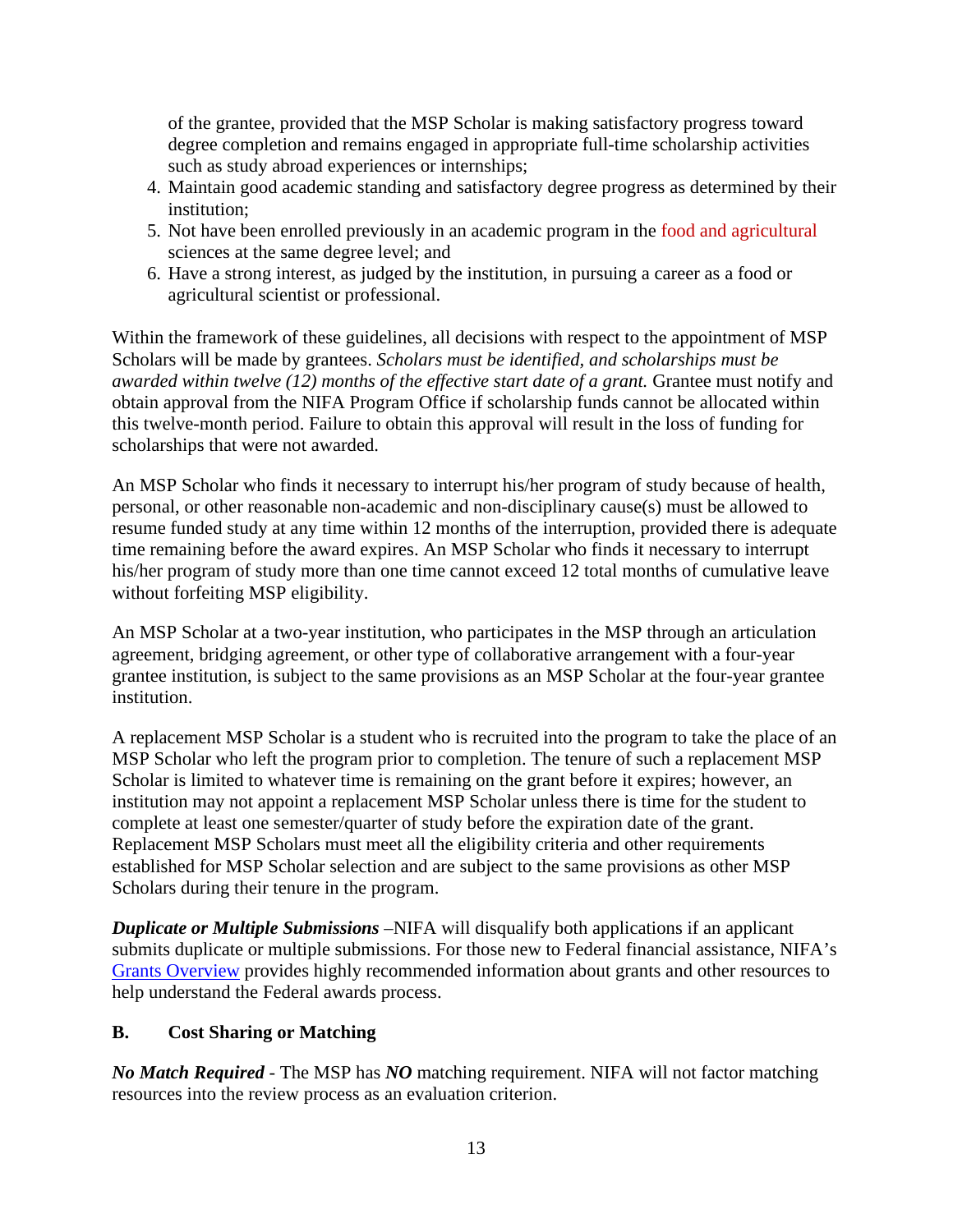# <span id="page-13-0"></span>**PART IV. APPLICATION AND SUBMISSION**

# <span id="page-13-1"></span>**A. Method of Application**

Applicants must apply to this RFA electronically; no other method or response is accepted. The electronic application for this RFA and additional resources are available on [Grants.gov](https://www.grants.gov/) and [Grants 101.](https://www.grants.gov/web/grants/learn-grants/grants-101/pre-award-phase.html/) **Table 4** provides instructions on how to obtain an electronic application. **Part II § 1** of the [NIFA Grants.gov Application Guide](https://apply07.grants.gov/apply/opportunities/instructions/PKG00249520-instructions.pdf) (Application Guide) contains detailed information regarding the [Grants.gov](https://www.grants.gov/) registration process.

<span id="page-13-3"></span>

| Table 4. Steps to Obtain Application Materials |
|------------------------------------------------|
|------------------------------------------------|

| <b>Steps</b>             | <b>Action</b>                                                                                                                           |
|--------------------------|-----------------------------------------------------------------------------------------------------------------------------------------|
| Step One: Register       | <i>New Users</i> to <b>Grants</b> gov must register early with <b>Grants</b> gov prior to<br>submitting an application (Register Here). |
| Step Two:                | Download and Install Adobe Reader (see Adobe Software Compatibility                                                                     |
| Download Adobe           | for basic system requirements)                                                                                                          |
| Step Three: Find         | Using this funding opportunity number USDA-NIFA-HEMS-008061,                                                                            |
| Application              | search for application here: Opportunity Package.                                                                                       |
| <b>Step Four: Assess</b> | Contact an AR prior to starting an application to assess the                                                                            |
| Readiness                | organization's readiness to submit an electronic application.                                                                           |

#### <span id="page-13-4"></span>**Table 5: Help and Resources**

| able D. Holp and Resources                                                                                                                                                                                                                                                                           |                                                                                                                                   |
|------------------------------------------------------------------------------------------------------------------------------------------------------------------------------------------------------------------------------------------------------------------------------------------------------|-----------------------------------------------------------------------------------------------------------------------------------|
| <b>Grants.gov Support</b>                                                                                                                                                                                                                                                                            | <b>NIFA Support</b>                                                                                                               |
| <b>Grants.gov Online Support</b><br>Telephone support: 800-518-4726 Toll-<br>Free or 606-545-5035<br>Email support: support@grants.gov<br>Self-service customer based support:<br><b>Grants.gov</b> iPortal<br>Key Information: Customer service<br>business Hours 24/7, except federal<br>holidays. | Email: policy@usda.gov<br>Key Information: Business hours: Monday<br>thru Friday, $7a.m. - 5p.m. ET$ , except<br>federal holidays |
|                                                                                                                                                                                                                                                                                                      |                                                                                                                                   |

# <span id="page-13-2"></span>**B. Content and Form of the Application**

The [Application Guide](https://apply07.grants.gov/apply/opportunities/instructions/PKG00249520-instructions.pdf) is part of the corresponding application package for this RFA. The RFA overrides the [Application Guide](https://apply07.grants.gov/apply/opportunities/instructions/PKG00249520-instructions.pdf) if there is a discrepancy between the two documents. NIFA will accept subsequent submissions to an application until the application deadline. However, applicants that do not meet the application requirements, to include partial applications, risk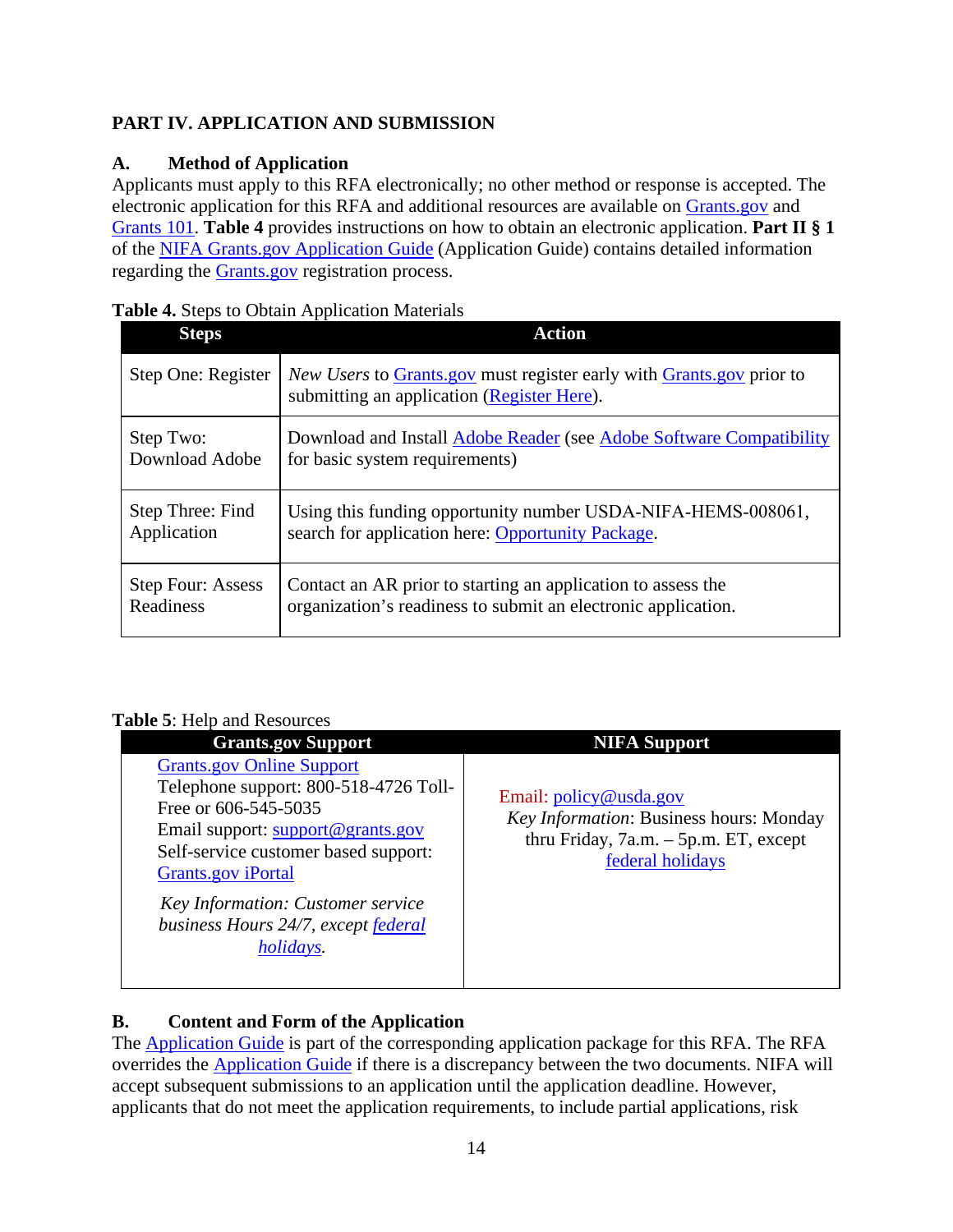being excluded from NIFA's review. NIFA will assign a proposal number to all applications that meet the requirements of this RFA. Applicants must refer to the proposal number when corresponding with NIFA. **Table 6** outlines other key instructions for applicants.

| $\frac{1}{2}$ . Trop is application model<br><b>Instruction</b>                                                                                 | <b>References</b><br>(All references are to the<br><b>Application Guide</b> ) |
|-------------------------------------------------------------------------------------------------------------------------------------------------|-------------------------------------------------------------------------------|
| Attachments must be in a portable document format<br>(PDF) format.                                                                              | Part III § 3                                                                  |
| Check the manifest of submitted files to verify<br>attachments are in the correct format.                                                       | Part III $\S$ 6.1                                                             |
| Conduct an administrative review of the application<br>before submission.                                                                       | Part VII                                                                      |
| Follow the submission instructions.                                                                                                             | <b>Part IV § 1.5</b>                                                          |
| Provide an accurate email address, where designated, on<br>the $SF-424$ R&R.                                                                    | <b>Part IV § 1.5</b>                                                          |
| Contact the <b>Grants</b> gov helpdesk for technical support,<br>and keep a record of the correspondence.                                       | N/A                                                                           |
| Contact NIFA if applicant does not received<br>correspondence from NIFA regarding an application<br>within 45 days of the application deadline. | N/A                                                                           |

<span id="page-14-0"></span>

|  |  | Table 5: Key Application Instructions |
|--|--|---------------------------------------|
|  |  |                                       |

*SF 424 R&R Cover Sheet*. See **Part V § 2** and **Part V § 2.17**of the [Application Guide](https://apply07.grants.gov/apply/opportunities/instructions/PKG00249520-instructions.pdf) for the required certifications and assurances.

*SF 424 R&R Project/Performance Site Location(s)*. See **Part V § 3** of the [Application Guide.](https://apply07.grants.gov/apply/opportunities/instructions/PKG00249520-instructions.pdf)

*R&R Other Project Information Form*. See **Part V § 4** of the [Application Guide.](https://apply07.grants.gov/apply/opportunities/instructions/PKG00249520-instructions.pdf)

1. Field 7. Project Summary (PS)/Abstract. The PS must show how the project goals align with the project goals of the MSP, the program area (see **Table 3**) and one to three relevant disciplines codes from **Table 7** See Part V § 4.7 of the [Application Guide](https://apply07.grants.gov/apply/opportunities/instructions/PKG00249520-instructions.pdf) for instructions and suggested templates.

|      | Discipline   Description                                                    |
|------|-----------------------------------------------------------------------------|
| Code |                                                                             |
|      | G General Food, agricultural and human sciences (includes multidisciplinary |
|      | projects)                                                                   |
|      | M   Agribusiness (includes Management, Marketing, and Agricultural          |
|      | Economics)                                                                  |

## <span id="page-14-1"></span>**Table** *7* MSP Discipline Codes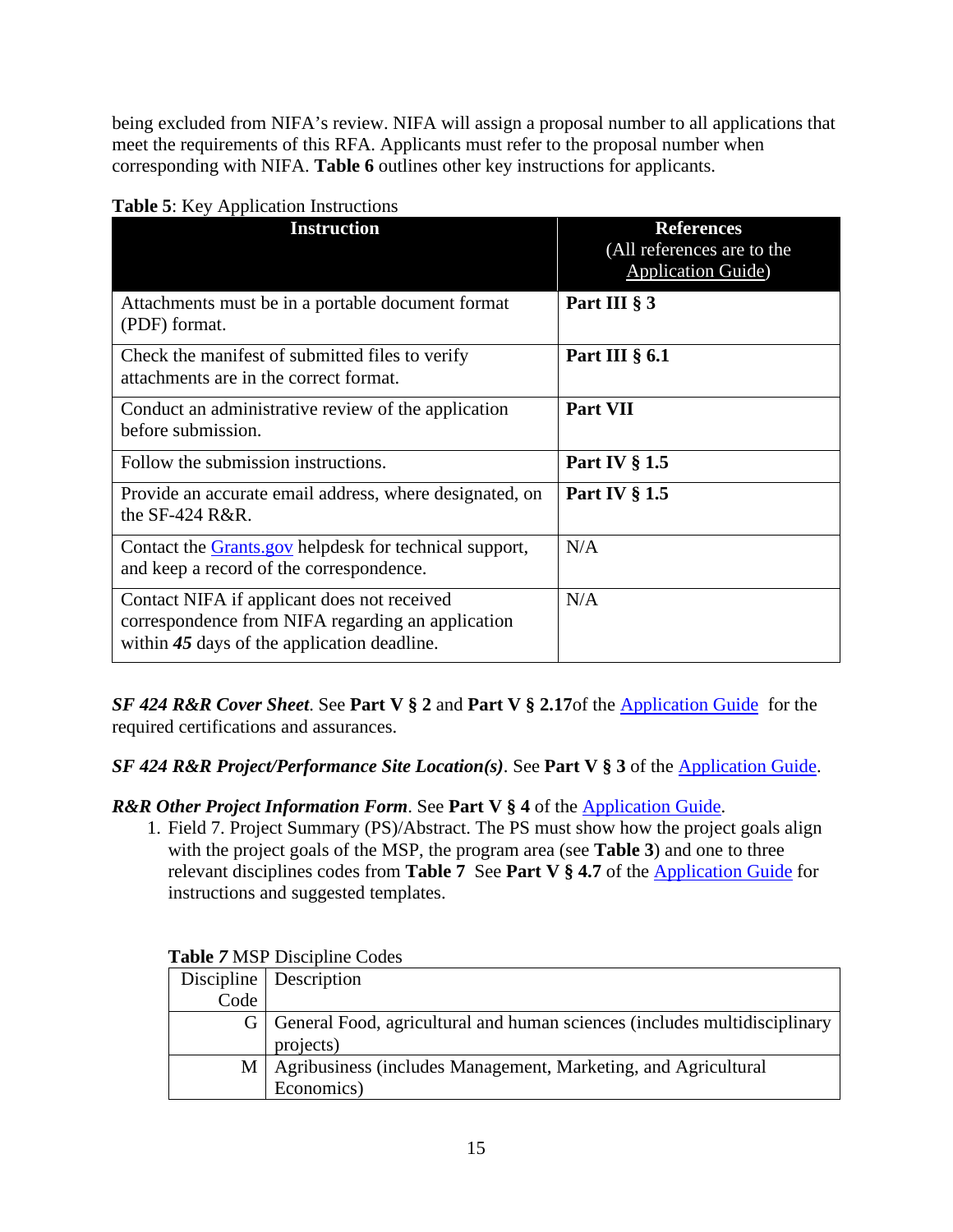| E | Agricultural/Biological Engineering                                |
|---|--------------------------------------------------------------------|
| S | Agricultural Social Sciences (includes Agricultural Education,     |
|   | Agricultural Communications, and Rural Sociology)                  |
| A | <b>Animal Sciences</b>                                             |
| Q | Aquaculture                                                        |
| C | Conservation and Renewable Natural Resources (includes Forestry)   |
|   | Entomology – Animal                                                |
| T | Entomology – Plant                                                 |
|   | <b>Environmental Sciences/Management</b>                           |
| F | Food Science/Technology and Manufacturing                          |
| N | <b>Human Nutrition</b>                                             |
| H | Human Sciences/Family and Consumer Sciences (excludes Human        |
|   | Nutrition)                                                         |
| I | International Education/Research (enhancement of U.S. programs)    |
| P | <b>Plant Sciences and Horticulture</b>                             |
| B | Related Biological Sciences (includes General/Basic Biotechnology, |
|   | Biochemistry, and Microbiology)                                    |
| D | Soil Sciences                                                      |
| V | Veterinary Medicine/Science                                        |
| W | <b>Water Science</b>                                               |
| 0 | Other (Describe only if not listed above)                          |

- 2. Field 8 Project Narrative (PN). The PN shall not exceed 20 pages of written text, inclusive of figures and tables. We have established this maximum (20 total pages) to ensure fair and equitable competition. Appendices to the PN are allowed if they are directly germane to the proposed project. Do not add appendices to circumvent the page limit. Formatting shall be one-inch margins, no smaller than 12-point font (Times New Roman or similar), and DOUBLE-SPACED. Project narratives that are formatted incorrectly and/or exceed this page limit requirement may not be accepted for review
- 3. The PN must include all of the following:

# *Multicultural Scholars Program (MSP)*

- a. *Rationale and Significance*:
	- i. Describe the specific relationship of the project's objectives to one or more of the program purposes and priorities [\(Part I.B.](#page-5-2)); and
	- ii. Provide measurable objective(s) of how the proposed training project addresses workforce demand, broadens awareness about the proposed area of training, will impact the institution, and will reverse low enrollment, retention rates, and completion of baccalaureate or D.V.M. degrees by multicultural students in the food and agricultural sciences.
- b. *Approach***.** Describe the proposed training and how it will support Scholars to achieve competence in food and agricultural sciences and veterinary medicine. Please include:
	- i. A recruitment and selection plan that identifies the time frame, demographics of target, and entry requirements;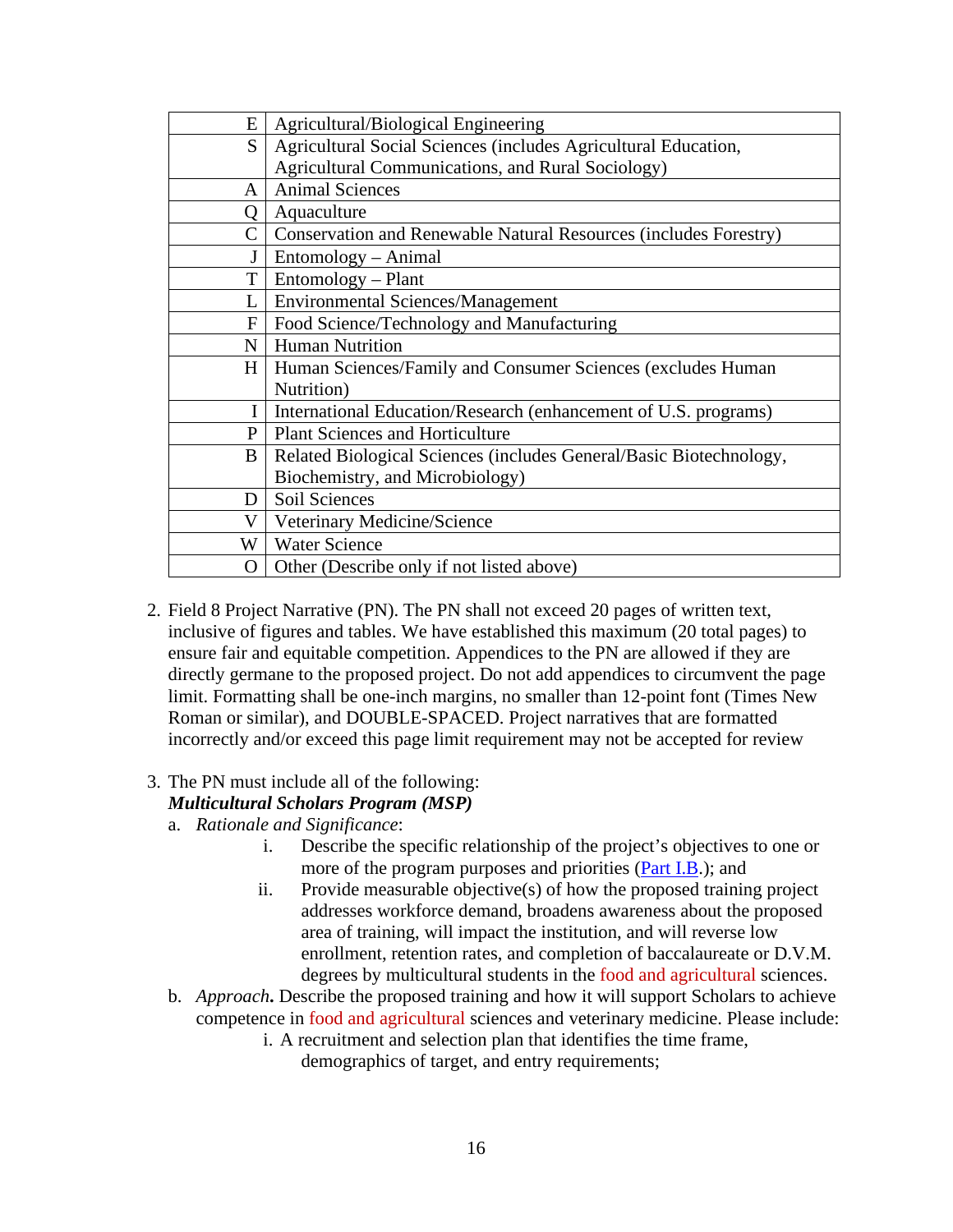- ii. Curricula that offer relevant and rigorous (provide number of credits and describe common core and specialization) courses as well as hands-on and on-site instructional approaches;
- iii. Experiential, interdisciplinary or capstone opportunities;
- iv. Mentoring plans for Scholars;
- v. Integration of evidence-based "best practices" and special features into student support services and academic training activities;
- vi. Plans for developing Scholars' critical thinking and problem-solving skills;
- vii. Dissemination of information, service learning, and/or other opportunities that reach broad audiences and broaden the engagement and communication skills of scholars;
- viii. Opportunities for professionalization including participation in workshops and professional meetings;
- ix. A management plan with a timeline for deliverables and rigorous academic and project review.
- c. *Quality of Education*. Using the 2015-2016 academic year as the baseline, provide complete and accurate annual data (to the best of the institution's ability) organized by first-generation college, gender and racial/ethnic group (White, Black, Hispanic, Asian/Pacific Islander, American Indian/Alaska Native) for institution, relevant College/Department; and relevant Program/ Major level in the following categories:
	- i. Total enrollment;
	- ii. Total baccalaureate or D.V.M. degrees conferred;
	- iii. Retention from Year 1 through Year 2;
	- iv. Years to degree completion;
	- v. Student participation in service learning, internship, experiential research, extension and/or outreach; and
	- vi. Participation by faculty, staff, and students in opportunities to develop multicultural competency.
- d. *Evaluation and Assessment*. Include a plan, with a timeline, to extensively evaluate the project to help inform future modifications to the student support services and strategies that demonstrate how the program is contributing to MSP goals. Include:
	- i. Descriptions of expected outcomes and outcome measures;
	- ii. A matrix identifying expected outcomes and measurable performance indicators for activities described in the approach;
	- iii. A plan for incorporating outcome measures into program performance; and
	- iv. A plan for longitudinal tracking of the Scholars for up to three years after completion or exit of the program; if employed, where? And if pursuing graduate training, what institution? What level? What area of study?
- e. *Institutional Support***.** Describe the institutional climate for the proposed training, specifically addressing:
	- v. Recruitment of multicultural students to higher education programs and careers in food and agricultural sciences;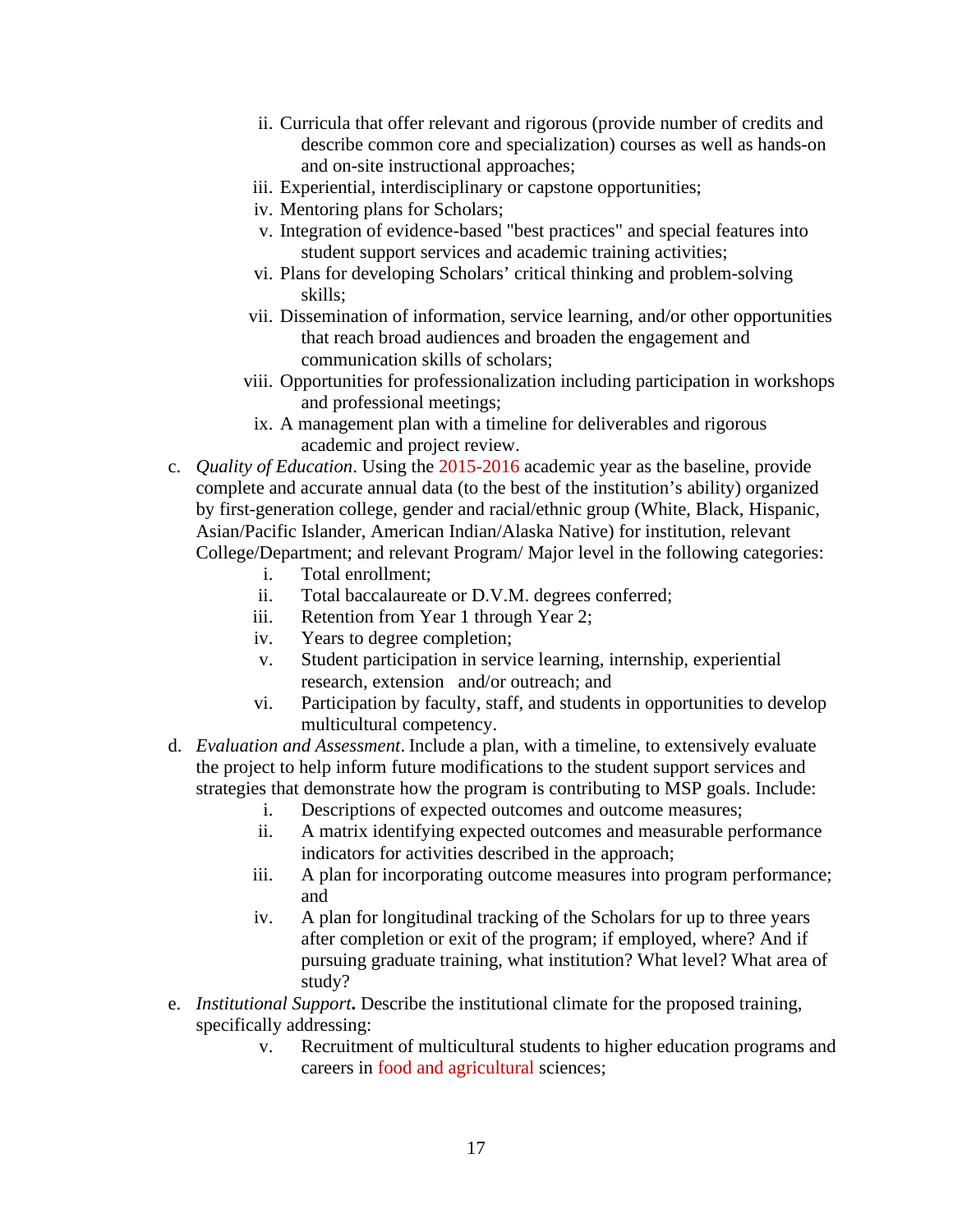- vi. Support and mentoring of students by faculty, upper-level students and other professionals;
- vii. Academic support services and programming such as tutoring, studygroups, or supplemental instruction;
- viii. Community-building and student development / social support for MSP Scholars within the institution; and
- ix. Ability to support MSP scholars if they should need more time to complete their degree after federal funding is exhausted.
- f. *Key Personnel*. Describe the plan for leadership and support of the proposed project. Indicate the responsible parties, their roles and responsibilities, as well as any cooperating institutions and their personnel.

**Special Experiential Learning (SEL)** All applications which include SEL activities must include the following in the narrative:

- a. A description of the SEL, including the objectives of the program, how it will contribute to the Scholars program of study, timeline, specific activities, and location;
- b. Measurable objectives and expected student learning and performance outcomes relating to the SEL;
- c. Identification of personnel for the SEL activity and the nature of support to be provided to ensure success of the Scholars' learning experience;
- d. The rationale for incorporating an SEL into the program.

**Response to previous review**. This requirement only applies to Resubmitted Applications as described in [Part II, B.](#page-8-2) The Project Narrative attachment is to include two components:

- i. a one-page response to the previous review (containing the previous proposal number in the first line) titled "Response to Previous Review" as the first page of the attachment and,
- ii. The one-page "Response to Previous Review" does not count against the 20-page limit of the Project Narrative.

**Progress Report (if applicable)** If the project director is submitting a proposal AND has held an MSP award in the last five years, the proposal must include a progress report on that award. The Progress Report (maximum of two pages) does not count against the page limit of the Project Narrative (20 pages). The report should include:

- i. A comparison of actual accomplishments with the objectives established for the previous award;
- ii. The reasons established objectives were not met, if applicable;
- iii. A listing of any graduated MSP Scholars, new curricula, or other outputs;
- iv. The Grant Number (xxxx-38420-xxxxx) for the award; and
- v. An explanation of how the current proposal differs substantively in scope and objectives from previously funded MSP projects in the last five years by the same Project Director.
- 4. Field 12 Add Other Attachments. See **Part V § 4.12** of the [Application Guide.](https://apply07.grants.gov/apply/opportunities/instructions/PKG00249520-instructions.pdf)
- **a. Appendices to Project Narrative – PDF Attachment.** Title the attachment as 'Appendices' in the document header and save file as 'Appendices'. Appendices to the Project Narrative are allowed if they are germane to the proposed project. The addition of appendices should not be used to circumvent the text and/or figures and tables page limitations.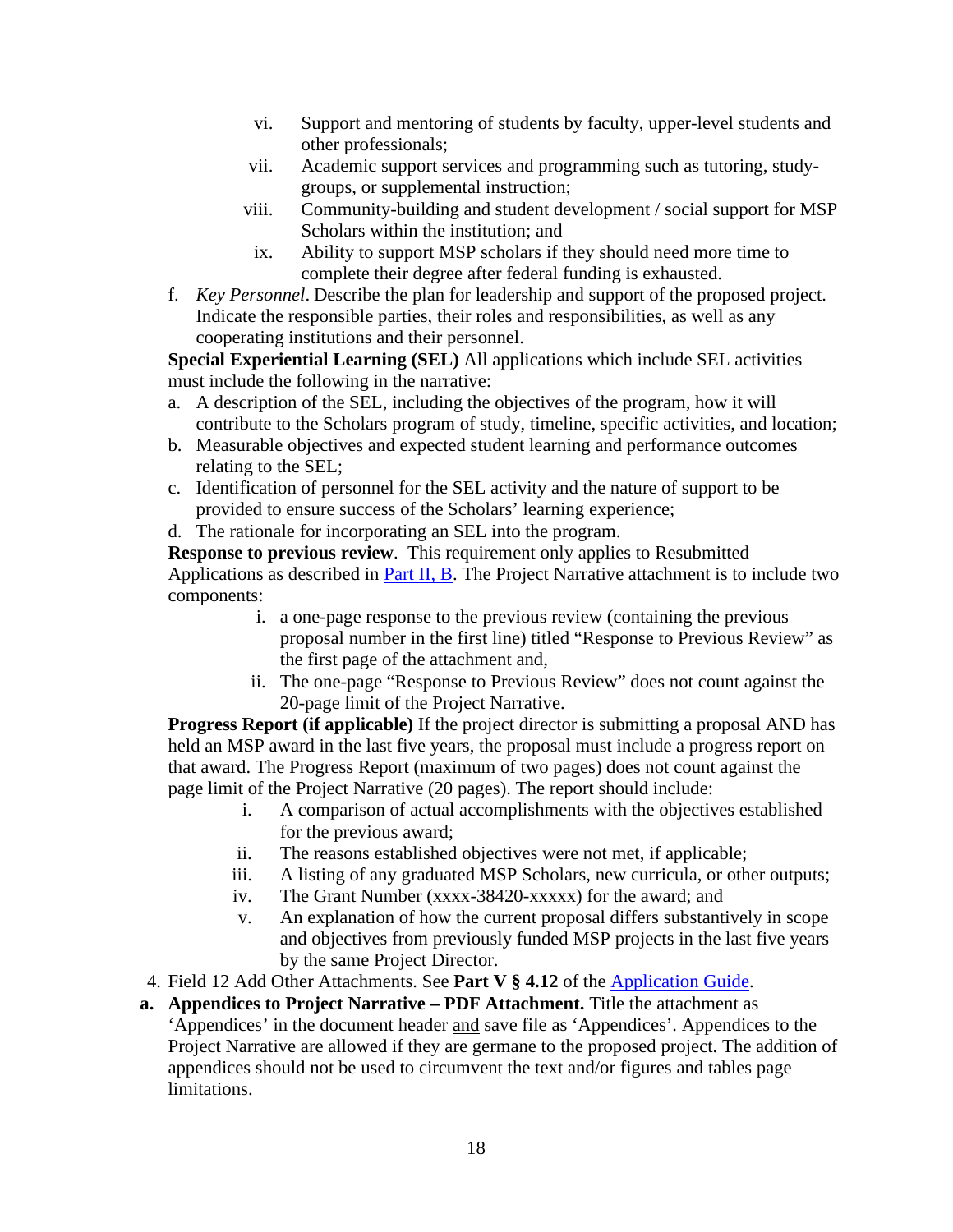- **b. Collaborative Arrangements –** PDF Attachment. No Page Limit. Title the attachment as 'Collaborative Arrangements' in the document header and save file as 'CollaborativeArrangement'. If it is necessary to enter into formal consulting or collaborative arrangements with others, such arrangements should be fully explained and justified. If the consultant(s) or collaborator(s) are known at the time of the application, a vitae or resume should be provided. In addition, evidence (e.g., letter of support signed by the AR of the consultant/collaborating organization) should be provided that the collaborators involved have agreed to render these services. The applicant also will be required to provide additional information on consultants and collaborators in the budget portion of the application.
- **c. Leadership Support- PDF Attachment. No Page Limit** Provide signed documentation (not to exceed two pages per supporting enterprise) from senior leadership of the College/Department at the institution to demonstrate support for the proposed training project.
- **d. Expected Outcomes – PDF Attachment.** Title the attachment "Expected Outcomes" in the document header and save file as "ExpectedOutcomes." Please use a format, similar to what is provided in Figure 1, to submit expected impacts and attach it as the last page of the application. This data will be requested when a grant is recommended for an award. A fillable version of this document can be found at [Recommended Format for](https://nifa.usda.gov/resource/recommended-format-submitting-expected-impacts)  [Submitting Expected Outcomes.](https://nifa.usda.gov/resource/recommended-format-submitting-expected-impacts)

<span id="page-18-0"></span>

| <b>Primary Project Function: (Choose one)</b>                                                                                                                                                                                            |                        |  |
|------------------------------------------------------------------------------------------------------------------------------------------------------------------------------------------------------------------------------------------|------------------------|--|
| <b>EDUCATION:</b><br><b>EXTENSION:</b>                                                                                                                                                                                                   | <b>RESEARCH:</b>       |  |
| DATA FOR NNF, MSP, AFRI FELLOWS (Undergrad, Predoctoral, Postdoctoral) PROGRAM                                                                                                                                                           |                        |  |
| Expected outcomes during entire grant period                                                                                                                                                                                             | <b>Expected Number</b> |  |
|                                                                                                                                                                                                                                          |                        |  |
| Number of <u>male</u> students to be directly supported by this grant (i.e., scholarships,<br>(1)<br>fellowships, assistantships, internships included as a cost in your project budget) for<br>undergraduate or post-graduate education |                        |  |
| Number of underrepresented <sup>1</sup> male students to be supported during the grant period<br>(2)<br>(Provide the best estimate based on past experience)                                                                             |                        |  |
| Number of female students to be directly supported by this grant (i.e., scholarships,<br>(3)<br>fellowships, assistantships, internships included as a cost in your project budget) for<br>undergraduate or post-graduate education      |                        |  |
| Number of underrepresented <sup>1</sup> female students to be supported during the grant period<br>(4)<br>(Provide the best estimate based on past experience)                                                                           |                        |  |
| Number of students supported by this grant (i.e., scholarships, fellowships,<br>(5)<br>assistantships) who are pursuing their degree                                                                                                     |                        |  |
| 5-A. Two year or other certificates                                                                                                                                                                                                      |                        |  |
| 5-B. Undergraduate or other 4 year degrees                                                                                                                                                                                               |                        |  |
| 5-C. Master's degree                                                                                                                                                                                                                     |                        |  |
| 5-D. Ph.D. degree                                                                                                                                                                                                                        |                        |  |
| 5-E. Postdoctoral training                                                                                                                                                                                                               |                        |  |

#### *Figure 1:* Primary Project Functions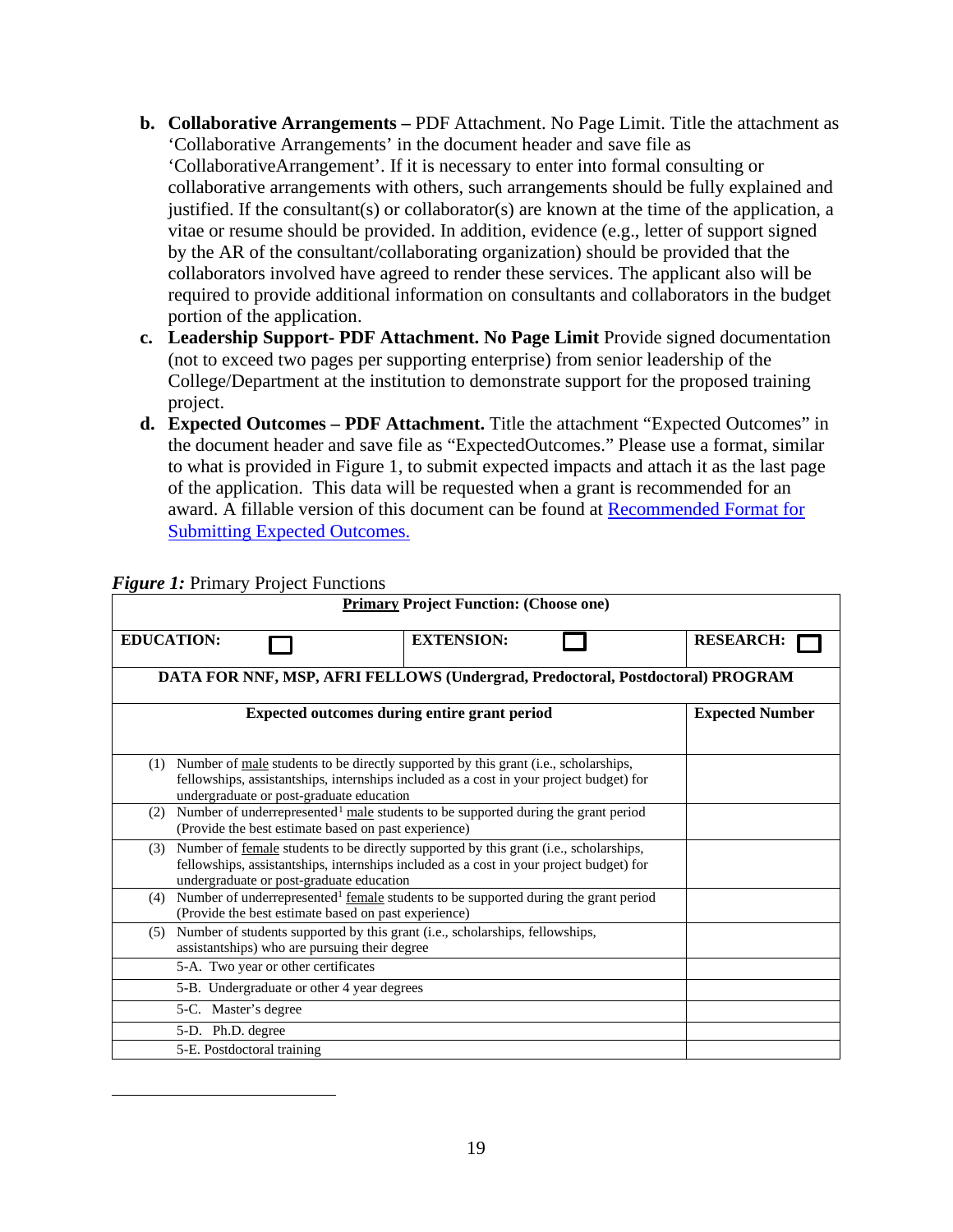| (6) Number of students who will be supported by this grant on an internship or other<br>experiential learning opportunity    |  |
|------------------------------------------------------------------------------------------------------------------------------|--|
| 6-A. Domestic experiences, with a government or non-governmental organization that is<br>not affiliated with your university |  |
| 6-B. International experiences, including study abroad, educational travel longer than a<br>month, etc.                      |  |

 $R\&R S$ <sup>1</sup>underrepresented = those whose representation among food and agricultural professionals is disproportionately less than their proportion in the general population as indicated in standard statistical references, or as documented on a case-by-case basis by national survey data (e.g. the U.S. Department of Education's Digest of Education Statistics, U.S. Department of Agriculture's Food and Agricultural Education Information Systems, etc.).

Note

- 1. Please provide your best estimate based on past experiences, graduation rates, retention rates, etc.
- 2. Number of underrepresented students to be supported during the grant period (questions  $#2$  and  $#4$ ) should be less than or equal to total number of students supported by the grant (questions #1 and #3).
- 3. Response to question #5 should be the sum of 5-A through 5-E. Response to question #6 should be the sum of 6-A and 6-B.

*Senior/Key Person Profile (Expanded)*. See **Part V § 5** of the [Application Guide](https://apply07.grants.gov/apply/opportunities/instructions/PKG00249520-instructions.pdf) for profile requirements, details about the biographical sketch, and suggested support templates.

*R&R Personal Data*. This information is voluntary and is not a precondition of award (see **Part V § 6** of the [Application Guide\)](https://apply07.grants.gov/apply/opportunities/instructions/PKG00249520-instructions.pdf).

#### *R&R Budget*. See **Part V § 7** of the [Application Guide.](https://apply07.grants.gov/apply/opportunities/instructions/PKG00249520-instructions.pdf)

- 1. Match If an applicant concludes that the matching requirements described under [Part III](#page-12-0)  [§ B](#page-12-0) of this RFA is not applicable to them; the applicant must include an explanation of their conclusion in the *budget justification*. NIFA will consider this justification when determining final matching requirements or if required matching can be waived. NIFA retains the right to make final determinations regarding matching requirements. Grants that require matching funds as specified under [Part III § B](#page-12-0) of this RFA must list in their *budget justification* the matching sources, the identification of the entity(ies) providing the match, and the total pledged amount. A written verification of commitments of matching support (a pledge agreement) is not required. However, applicants are subject to the documentation, valuing and reporting requirements, as specified in [2 CFR Part 200, "Uniform Administrative Requirements, Cost Principles,](https://www.ecfr.gov/cgi-bin/text-idx?SID=39448527cdd5ebd0a063b91b8b44f0f5&mc=true&node=pt2.1.200&rgn=div5)  [and Audit Requirements for Federal Awards \(the Uniform Guidance\),](https://www.ecfr.gov/cgi-bin/text-idx?SID=39448527cdd5ebd0a063b91b8b44f0f5&mc=true&node=pt2.1.200&rgn=div5)" and [7 CFR 3430,](https://ecfr.io/Title-07/pt7.15.3430)  ["Competitive and Noncompetitive Non-Formula Federal Assistance Programs –](https://ecfr.io/Title-07/pt7.15.3430) General [Award Administrative Provisions.](https://ecfr.io/Title-07/pt7.15.3430)"
- 2. Indirect costs (IDC) Not Allowable
- 3. Funding Requirements

<span id="page-19-0"></span>a. Funding requests for this program are restricted to student scholarships, cost of education allowance, and/or Special Experiential Learning funds. See **Table 8** for maximum award amounts. Funding amounts per student must be adhered to.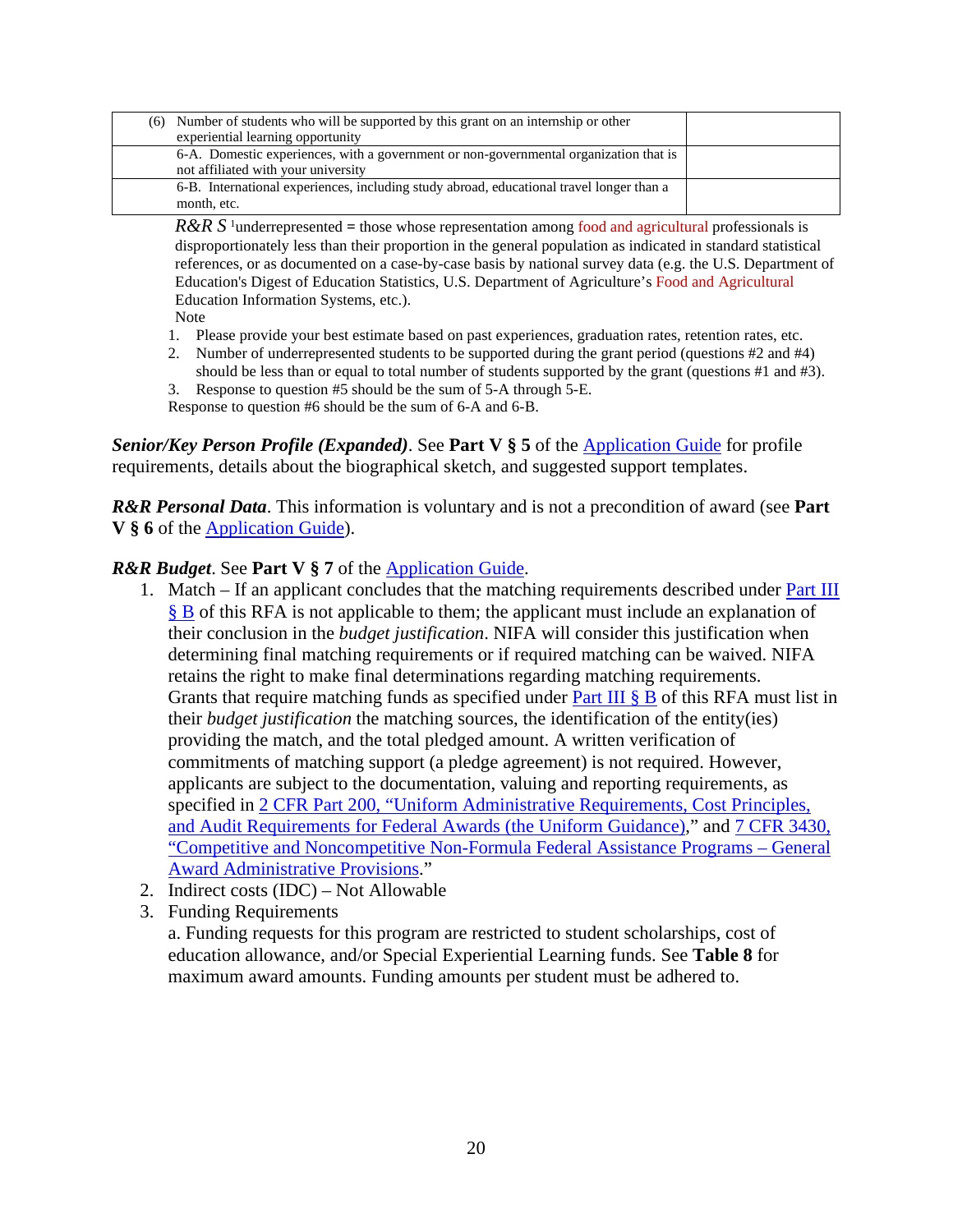|  |  |  |  |  | Table 8 MSP Program Funding Restrictions |
|--|--|--|--|--|------------------------------------------|
|--|--|--|--|--|------------------------------------------|

| Program                                | <b>Funding Amounts</b>                                                                                                                                                                                                                                                                                                                                                                                                                                                                                                                                                                                                                                                                                                                                 |
|----------------------------------------|--------------------------------------------------------------------------------------------------------------------------------------------------------------------------------------------------------------------------------------------------------------------------------------------------------------------------------------------------------------------------------------------------------------------------------------------------------------------------------------------------------------------------------------------------------------------------------------------------------------------------------------------------------------------------------------------------------------------------------------------------------|
| Multicultural                          |                                                                                                                                                                                                                                                                                                                                                                                                                                                                                                                                                                                                                                                                                                                                                        |
| Scholarship                            | Each applicant may request funding for a maximum of                                                                                                                                                                                                                                                                                                                                                                                                                                                                                                                                                                                                                                                                                                    |
| <b>Program Grants</b>                  | \$180,000 for scholarship support and cost-of education                                                                                                                                                                                                                                                                                                                                                                                                                                                                                                                                                                                                                                                                                                |
| (MSP)                                  | allowance for a cohort of students. An institution may request:                                                                                                                                                                                                                                                                                                                                                                                                                                                                                                                                                                                                                                                                                        |
|                                        | Up to \$6,500 in scholarship support per Scholar per year for up<br>to four years. MSP scholarships should be used by the grantee<br>to pay, in order of precedence: (1) MSP Scholars' tuition and<br>mandatory fees; (2) on-campus room and board; (3) off-campus<br>room and board; (4) books and supplies; (5) other aligned<br>broader context activities; and (6) other student educational<br>expenses. Any remaining scholarship funds shall be paid by the<br>grantee to the Scholar as a stipend according to standard<br>institutional procedures. NOTE: In Section E<br>(Participant/Trainee Support Costs), the scholarship amount is<br>placed on Line 2 "Stipends."                                                                      |
|                                        | Up to \$2,500 per Scholar per year for up to four years as a cost-<br>of-education institutional allowance (in lieu of indirect costs,<br>which are not allowed). NOTE: The cost-of-education<br>allowance should appear on Line 5 "Other."                                                                                                                                                                                                                                                                                                                                                                                                                                                                                                            |
|                                        | The cost-of-education allowance should be used to:<br>a) Support travel for the Project Directors (along with<br>eligible USDA MSP Scholars) to attend at least one<br>mandatory NIFA-sponsored Project Directors and<br>Beneficiaries Meeting, held during the performance<br>period of the grant.<br>b) Defray program-related expenses including, but not<br>limited to, program evaluation costs, student<br>retention and mentoring programs, Scholar travel to<br>attend professional meetings, publications, or<br>salaries of project personnel, and/or to conduct<br>research, laboratory fees and educational expenses<br>(e.g., books and supplies). An institution may elect<br>to apply the allowance to a Scholar's tuition and<br>fees. |
| Special Experiential<br>Learning (SEL) | An Institution submitting a new or resubmitted MSP proposal<br>can request the SEL component. This is a one-time award of up<br>to \$4,000 for each eligible NEW (i.e. to-be-recruited) MSP<br>Scholar that may be used only for approved activities (Part I, C,<br>b, $(1)$ ), over the active period of the award. <b>NOTE:</b> The SEL, if<br>applicable, should be entered on Line 3 "Travel" of the R&R<br>Budget Form.                                                                                                                                                                                                                                                                                                                           |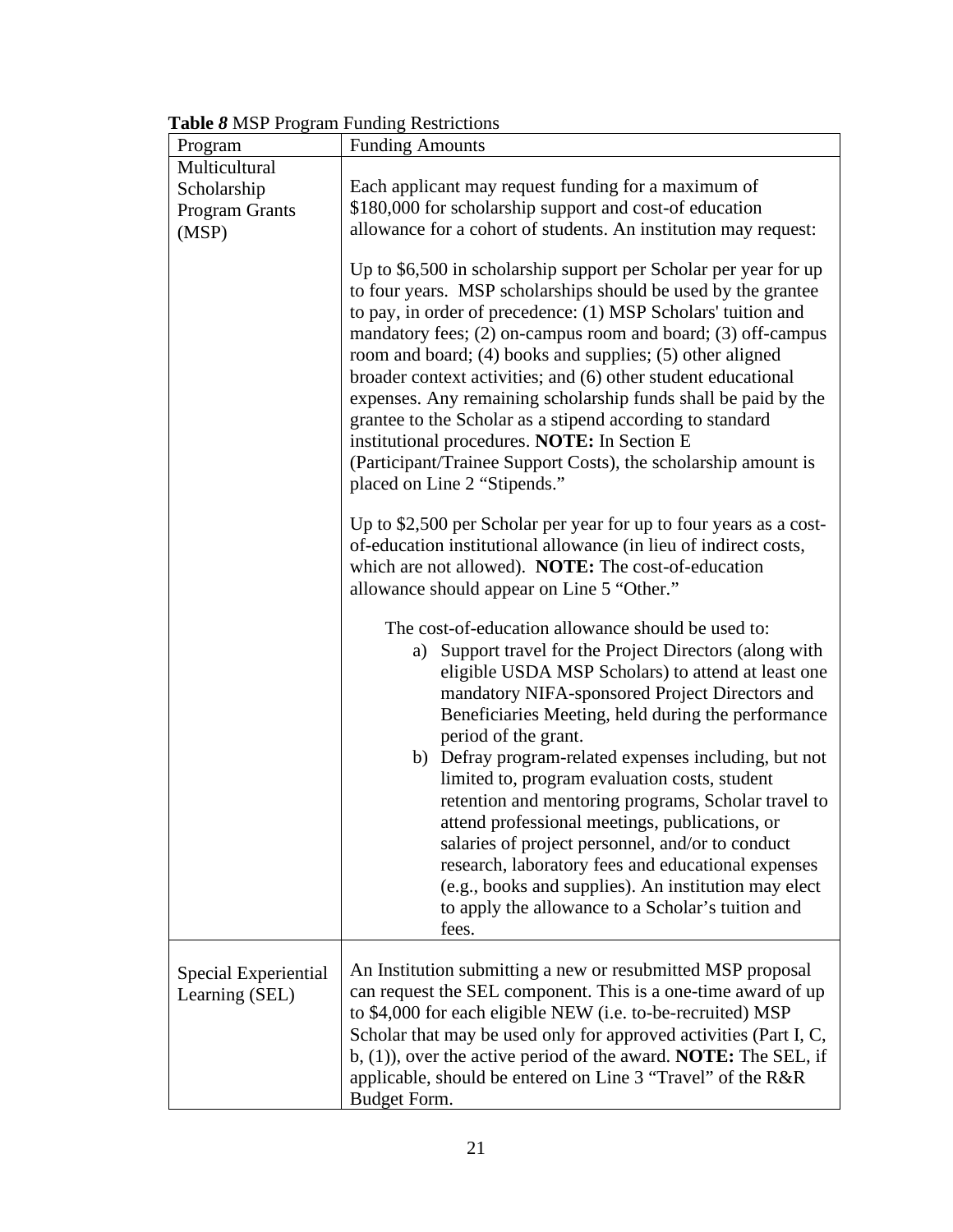<span id="page-21-1"></span>

| <b>Activity</b>          | Amount $x \#$ scholars x years              | <b>Total</b> |
|--------------------------|---------------------------------------------|--------------|
| <b>Scholarships</b>      | \$6,500/scholar/year x 5 scholars x 4 years | \$130,000    |
| <b>Cost-of Education</b> | \$2,500/scholar/year x 5 scholars x 4 years | \$50,000     |
| <b>SEL</b>               | $$4,000$ /scholar x 5 scholars              | \$20,000     |
|                          | <b>Total:</b>                               | \$200,000    |

*Table 9:* Activity Amount x # scholars x years - Total

*Data Management Plan*. A DMP is required for this program. Applicants should clearly articulate how the project director (PD) and co-PDs plan to manage and disseminate the data generated by the project. The DMP will be considered during the merit review process (see [Part](#page-22-2)  [V § B](#page-22-2) of this RFA, **Part III § 3.1** of the [Application Guide](https://apply07.grants.gov/apply/opportunities/instructions/PKG00249520-instructions.pdf) and [NIFA's Data Management Plan\)](https://nifa.usda.gov/resource/data-management-plan-nifa-funded-research-projects).

# *Supplemental Information Form*. See **Part VI § 1** of the [Application Guide.](https://apply07.grants.gov/apply/opportunities/instructions/PKG00249520-instructions.pdf)

- 1. Field 2. Program to which the applicant is applying. Enter the program name MSP and the program code KF. Accurate entry is critical.
- 2. Field 8. Conflict of Interest List. See **Part VI § 1.8** of the [Application Guide.](https://apply07.grants.gov/apply/opportunities/instructions/PKG00249520-instructions.pdf)

*Representations Regarding Felony Conviction and Tax Delinquent Status for Corporate Applicants*. This is required for corporate applicants. See **Part VI § 2** of the [Application Guide](https://apply07.grants.gov/apply/opportunities/instructions/PKG00249520-instructions.pdf) for a description of the term, "corporation."

# <span id="page-21-0"></span>**C. Funding Restrictions**

*No Indirect Cost (IDC)*. IDC is *no*t authorized for this RFA.

*Legislative mandated Indirect Cost (IDC)*. Pursuant to [7 U.S.C. 3152\(](https://uscode.house.gov/view.xhtml?req=7+USC+3152&f=treesort&fq=true&num=4&hl=true&edition=prelim&granuleId=USC-prelim-title7-section3152)b), no indirect costs may be recovered under the MSP Program. Funds are restricted to the clearly designated uses found within this RFA.

Successful applicants must not use grant funds awarded under the authority of this RFA to renovate or refurbish research, education, or extension space; purchase or install fixed equipment in such space; or to plan, repair, rehabilitate, acquire, or construct buildings or facilities.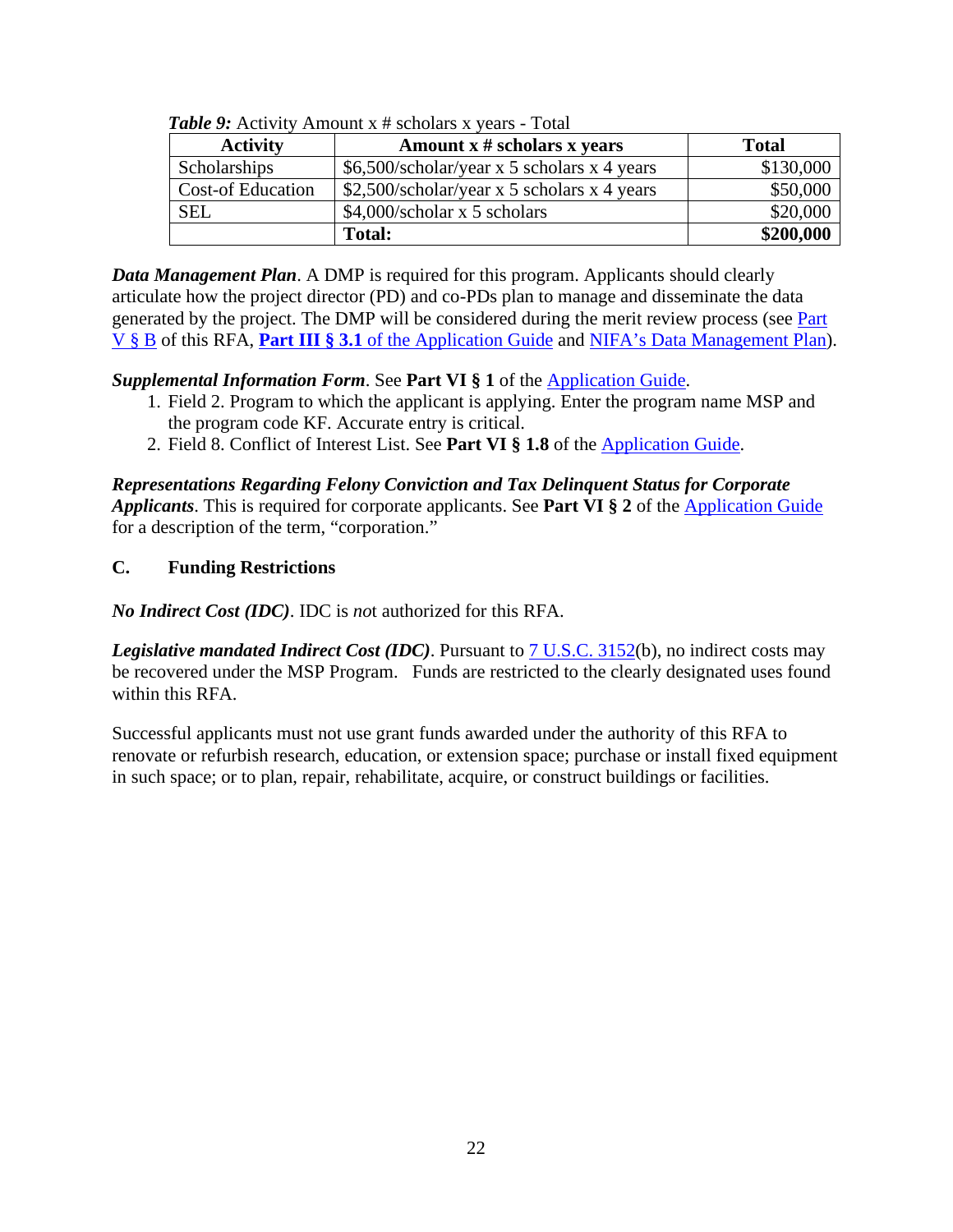# <span id="page-22-0"></span>**PART V. APPLICATION REVIEW REQUIREMENTS**

# <span id="page-22-1"></span>**A. NIFA's Evaluation Process**

# <span id="page-22-2"></span>**Scientific Peer Review Process:**

NIFA evaluates each application in a two-part process. First, we screen each application to ensure that it meets the administrative requirements as set forth in this RFA. Second, a scientific peer- review process will be used to technically evaluate applications that meet the administrative requirements using a review panel **(see [NIFA Peer Review Process\)](https://nifa.usda.gov/sites/default/files/resource/NIFA-Peer-Review-Process-for-Competitive-Grant-Applications_0.pdf)**.

#### **Scientific Peer Review Process:**

NIFA selects reviewers for the review panel based upon their training and experience in relevant scientific, extension, or education fields, taking into account the following factors:

- the level of relevant formal scientific, technical education, or extension experience of the individual, as well as the extent to which an individual is engaged in relevant research, education, or extension activities;
- the need to include experts from various areas of specialization within relevant scientific, education, or extension fields;
- the need to include other experts (e.g., producers, range or forest managers/operators, and consumers) who can assess relevance of the applications to targeted audiences and to program needs;
- the need to include experts from a variety of organizational types (e.g., colleges, universities, industry, state and Federal agencies, and private profit and non-profit organizations) and geographic locations;
- the need to maintain a balanced composition with regard to minority and female representation and an equitable age distribution; and
- the need to include reviewers who can judge the effective usefulness of each application to producers and the general public.

After each peer review panel has completed its deliberations, the responsible program staff of NIFA will recommend that your project is either approved for support from currently available funds or declined due to insufficient funds or unfavorable review.

NIFA reserves the right to negotiate with the PD/PI and/or the submitting organization or institution regarding project revisions (e.g., reductions in the scope of work, funding level, period, or method of support) prior to recommending any project for funding.

After the review process has been completed, NIFA sends copies of reviews, *not* including the identity of reviewers, and a summary (if applicable) of the review panel comments to the PD.

*Conflicts of interest*. NIFA takes extreme care to prevent any actual or perceived conflicts of interest that may influence the review or evaluation (see [NIFA Peer Review Process for](https://nifa.usda.gov/resource/nifa-peer-review-process-competitive-grant-applications)  [Competitive Grant Applications\)](https://nifa.usda.gov/resource/nifa-peer-review-process-competitive-grant-applications).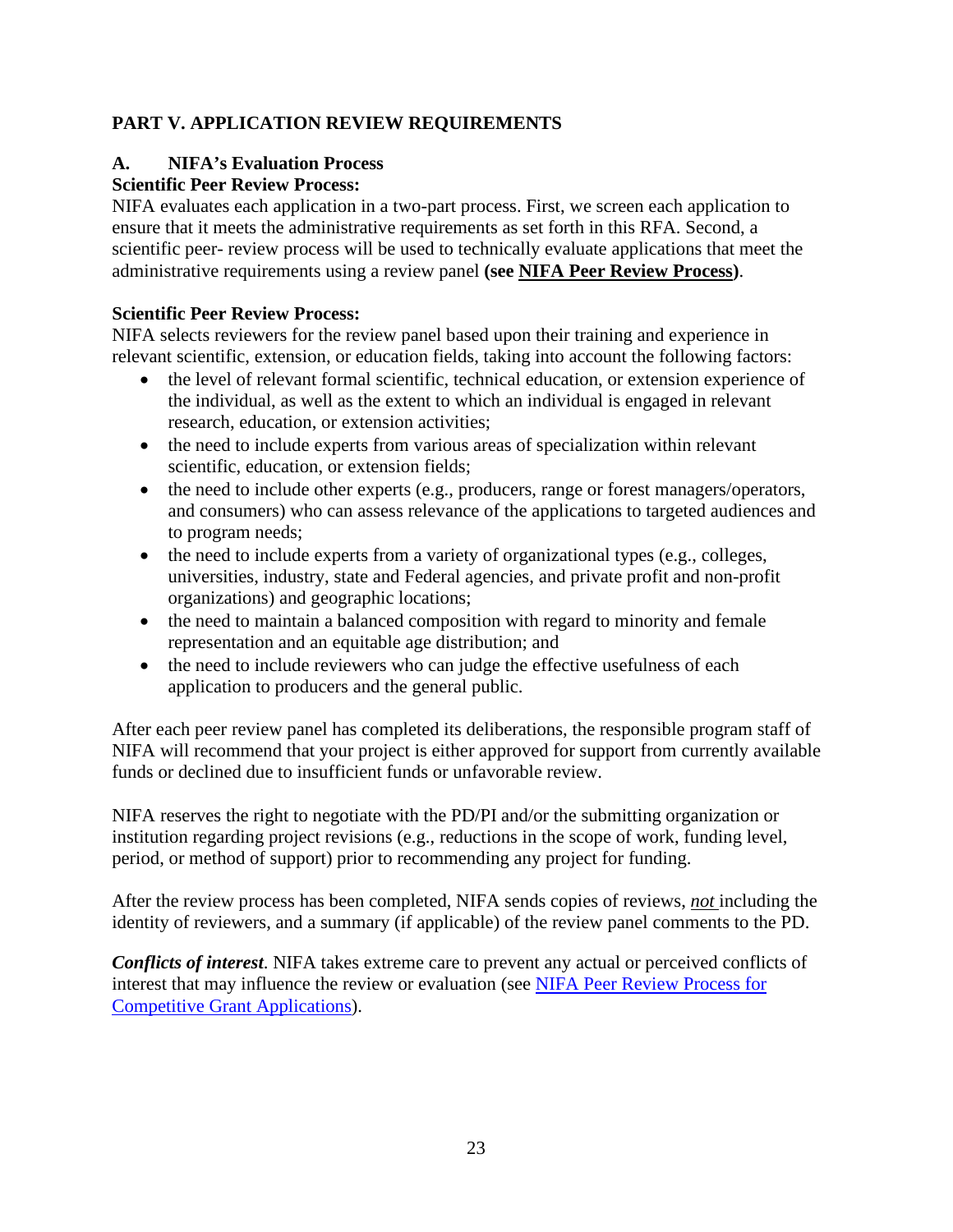# <span id="page-23-0"></span>**B. Evaluation Criteria**

NIFA will use the following criteria to evaluate this RFA:

A reviewer's written evaluation entails two levels of assessment. First, the reviewer summarizes how well the application addressed each evaluation criterion. After the application has been assessed for strengths and weaknesses of each criterion, the reviewer then evaluates the overall likelihood that the project will have significant outcome and impact. These written reviews are used to begin panel discussions with other reviewers serving on the peer review panel. Through these discussions, peer review panelists come to consensus on the final rating and ranking of proposals. A complete description of NIFA's peer review process can be found at the NIFA website: [The NIFA Peer Review Process for Competitive Grant Applications.](https://nifa.usda.gov/sites/default/files/resource/NIFA-Peer-Review-Process-for-Competitive-Grant-Applications_0.pdf) We will use the evaluation criteria below to review applications submitted in response to this RFA. Applications are evaluated primarily for overall quality of education using sound program management and strong personnel and institutional support in order to build a multicultural scholars pipeline to the food and agricultural workforce.

# 1. **Multicultural Scholars Program Grants.**

# **a. Quality of education and impact on the food and agricultural sciences**

- Clear justification for the project that demonstrates a national, regional and/or local need for diverse graduates in the chosen field of study;
- Technically sound and culturally/socially relevant approach to education and mentorship that will enhance positive learning experiences and develop the leadership and professional skills of the Scholars;
- Strength of curriculum in the food and agricultural sciences to produce a well prepared, modern and diversified workforce;
- Strong mentoring plan, advising, and cohort-based activities;
- Strategies for developing critical thinking, problem solving and other skills necessary for Scholars' entry into the workforce or graduate training;
- Demonstrated awareness of previous and comparable training, outreach, mentoring and education programs that address the needs identified for the target audience;
- Strength of relationship between program goals, activities, and specific needs of multicultural Scholars in their field of study;
- Clarity of student learning outcomes and plan for assessing, guiding and sustaining the Scholars in their training; and
- Expected outcomes of the project in terms of the number of first-generation, underrepresented, and underserved minorities trained and placed in careers or graduate education in areas related to USDA mission areas.

## **b. Institutional support and management of the project**

- Plan for recruitment and retention of students through the period of the grant;
- Time allocated to and timeline for systematic attainment of objectives;
- Effective functioning of key personnel to have a strong workflow scheme that facilitates successful achievement of program and project goals and objectives;
- Integration between administration, faculty and other university services needed to ensure that the project will recruit, retain, train, graduate, and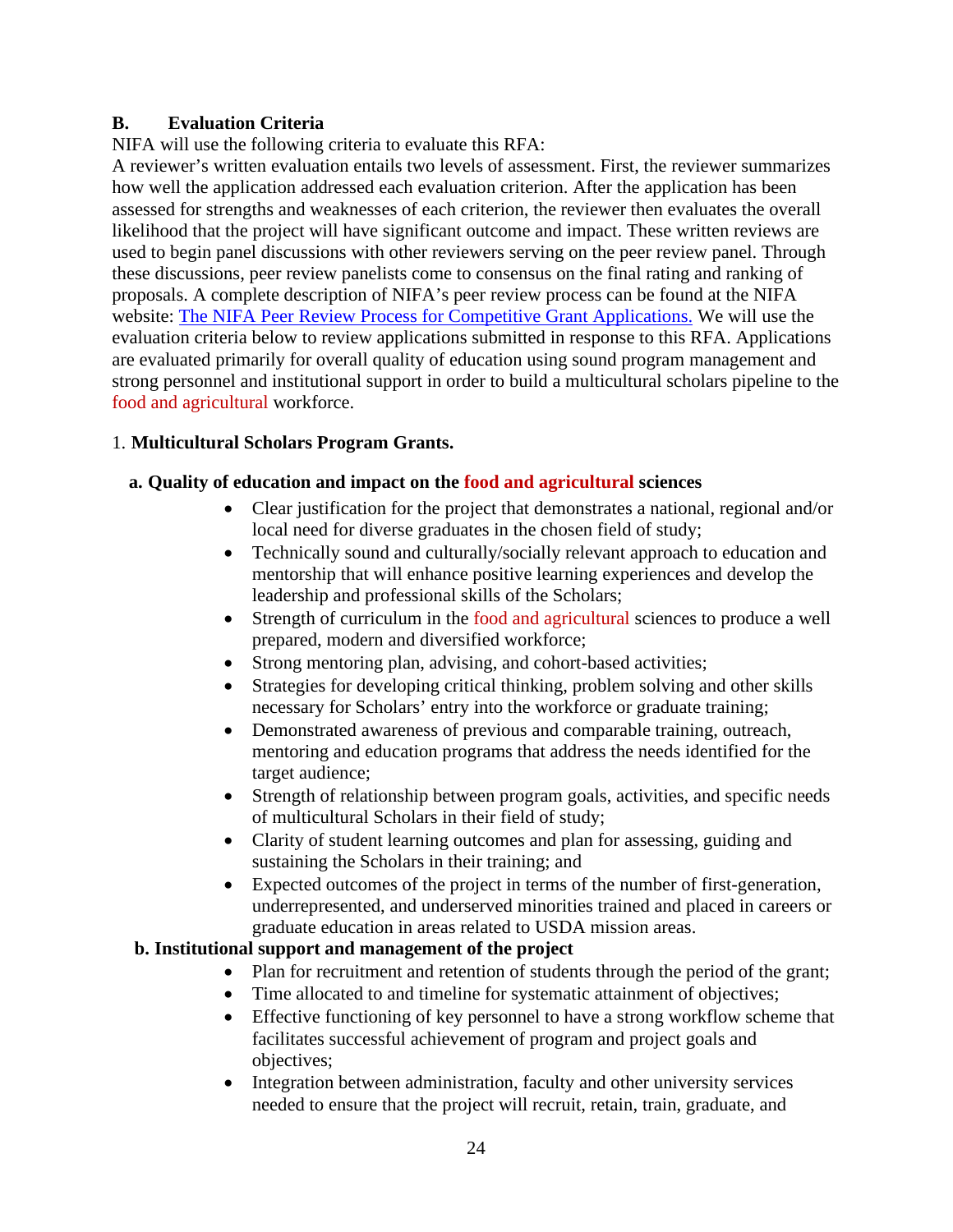successfully place the target audience in food and agricultural related graduate education or employment; and

• Support for any remaining MSP Scholars to degree completion, after federal funding has ended.

# **c. Key personnel and collaborations**

- Qualifications of applicant (individual or team) to conduct the proposed project;
- Strong commitment by personnel in guiding Scholars to develop self-efficacy in their program of study;
- Demonstration of a strong track record of facilitating the graduation of multicultural students in area(s) of proposed training; and
- Strength of partnerships and collaborative efforts for enriched learning provided to Scholars.

# **d. Evaluation, assessment, and dissemination**

- Plan and methods for monitoring and evaluating success of project activities and program as a whole;
- Plan for incorporating feedback into the program to improve performance;
- Defined approach for longitudinal tracking of the Scholars after completion of the program and sustainability beyond the life of the grant; and
- Plans to disseminate impacts and achievements to a wider audience (including K-12 students, educators, and policy makers) to expand the pipeline of outstanding students interested in careers in food and agricultural sciences.

# **2. Special Experiential Learning (SEL) – for proposals including the SEL component (in addition to the above).**

# **a. Potential for advancing the quality of education**

- Likelihood that the proposed learning experience will enhance the training of MSP scholars and will result in the development of outstanding graduates;
- Integration of the SEL activities with the broader MSP program; and
- The target area, activities, and duration for the SEL is appropriate for strengthening the MSP Scholar's academic program.

## **b. Proposed approach**

- Clarity of the learning objectives with measurable targets for deliverables;
- Scope and type of activities that provide opportunities for the Scholar to develop 21<sup>st</sup> century workforce skills;
- Strategies for developing critical thinking, problem solving and other skills necessary for Scholars' entry into the workforce or graduate training; and
- Completeness of arrangements for the SEL, including faculty, staff, institutional and/or facilities commitments.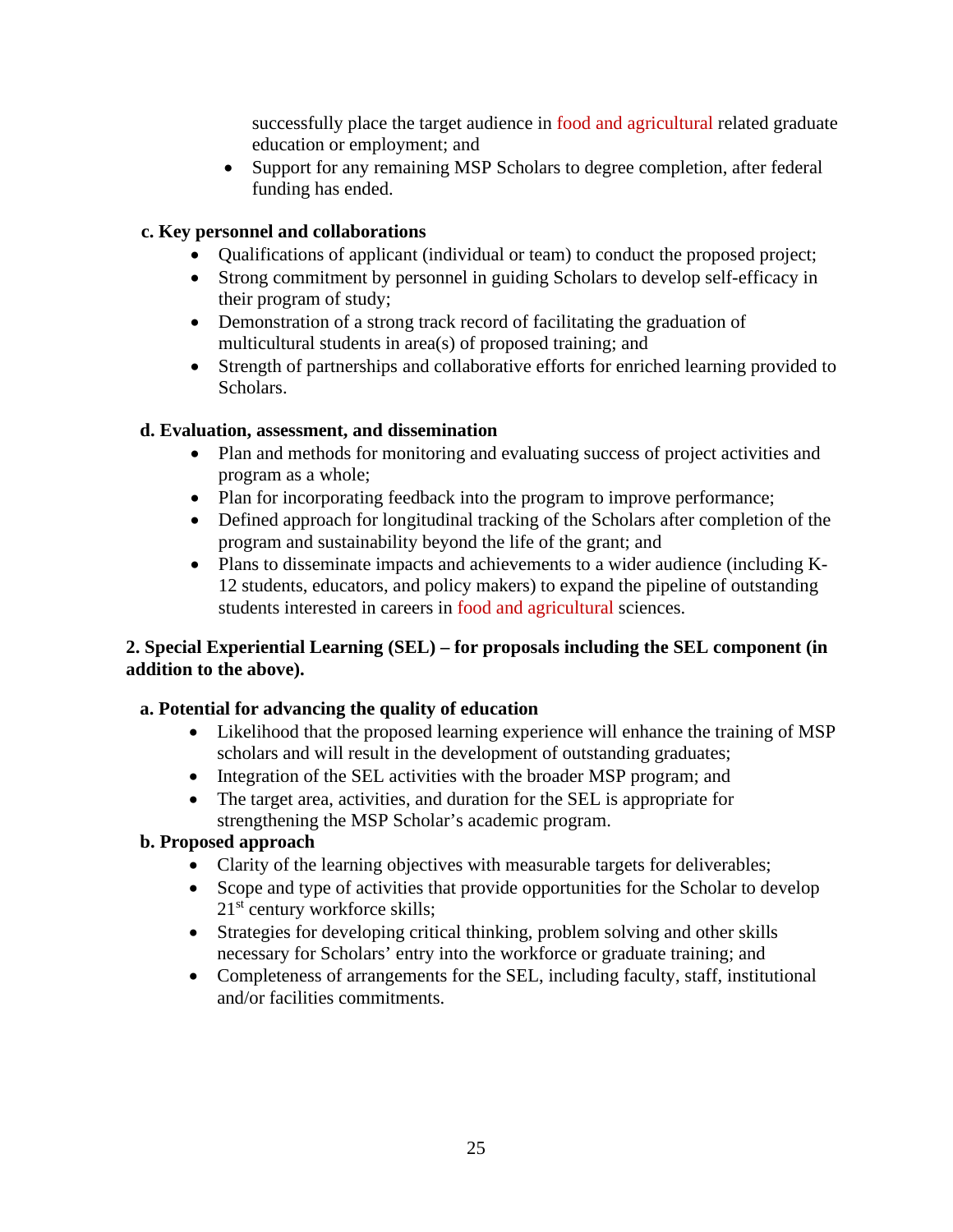## **c. Institutional commitment and resources**

The facilities and equipment, instructional/learning support resources, and other academic attributes are excellent for providing outstanding experiential learning opportunities related to the academic program of the Scholars.

## **d. Key personnel**

- The personnel involved with the SEL have the appropriate credentials and experience to direct the Scholar's professional developmental experience; and
- The contribution the personnel will make to the educational value of the SEL.

#### **e. Program evaluation and dissemination**

- Plans and procedures for assessing, monitoring, guiding, and sustaining a scholar's progress in the SEL activities toward securing a positive impact on the academic program of the Scholars; and
- Plans for submitting an SEL Outcomes Report to the USDA that describes accomplishments of the scholar(s) after completing the SEL (this is not an activity report with a daily log of tasks).

## <span id="page-25-0"></span>**C. Organizational Management Information**

Applicants must submit specific management information relating to an applicant prior to an award, and update the information as needed. Applicants may only have to update their information if they had previously provided the information under this or another NIFA program. NIFA provides the requisite forms during the pre-award process. Although an applicant may be eligible for award under this program, there are factors that may exclude an applicant from receiving federal financial and nonfinancial assistance and benefits under this program (e.g., debarment or suspension of an individual, or a determination that an applicant is not responsible).

#### <span id="page-25-1"></span>**D. Application Disposition**

Applicants may withdraw at any time before NIFA makes a final funding decision. NIFA will retain all applications, including withdrawn applications and unfunded applications.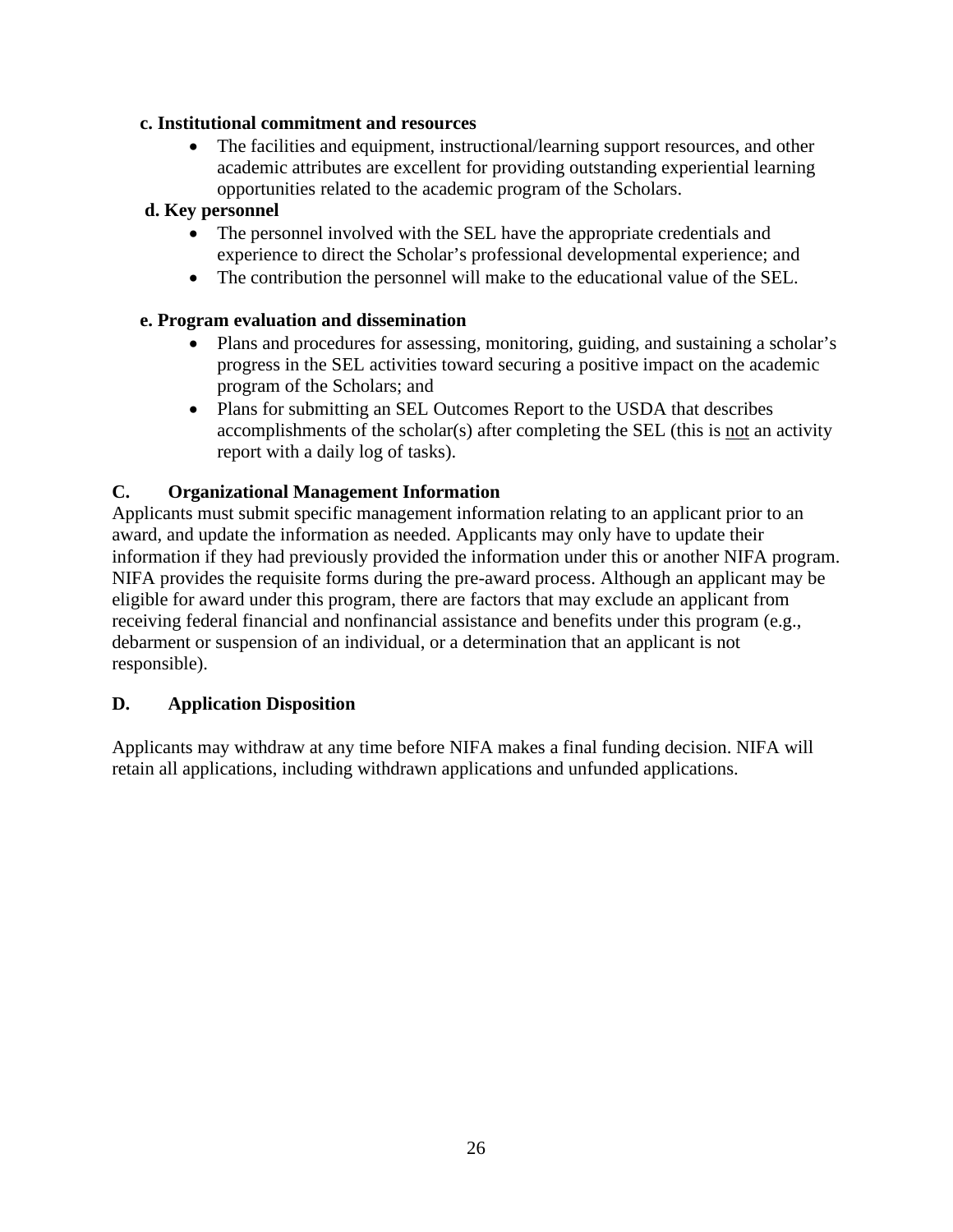# <span id="page-26-0"></span>**PART VI. AWARD ADMINISTRATION**

## <span id="page-26-1"></span>**A. General**

Within the limit of funds authorized, the NIFA awarding official will make grants to responsible and eligible applicants whose applications are judged most meritorious under the procedures set forth in this RFA. The date specified by the NIFA awarding official as the effective date of the grant must be no later than September 30 of the federal fiscal year in which the project is approved for support and funds are appropriated for such purpose, unless otherwise permitted by law. The project need not be initiated on the grant effective date, but as soon thereafter as practical so that project goals may be attained within the funded project period. All funds granted by NIFA under this RFA may be used only for the purpose for which they are granted in accordance with the approved application and budget, regulations, terms and conditions of the award, applicable federal cost principles, USDA assistance regulations, and NIFA General Awards Administration Provisions, [7 CFR part 3430, subparts A through E.](https://www.ecfr.gov/cgi-bin/text-idx?SID=815901d618f7969fa2096dc30d536f46&mc=true&node=pt7.15.3430&rgn=div5)

*Award Notice*. The award document will provide pertinent instructions and information as described in 2 CFR 200.211 (see [NIFA's Terms and Conditions\)](https://nifa.usda.gov/terms-and-conditions).

Program-specific reporting guidelines can be found at [Fellowships and Scholarships.](https://nifa.usda.gov/sites/default/files/resource/fellowships-and-scholarships-entry-and-exit-form.pdf)

## <span id="page-26-2"></span>**B. Administrative and National Policy Requirements**

Several federal statutes and regulations apply to grant applications and the projects outlined in this RFA (some are listed here: [Federal Regulations\)](https://nifa.usda.gov/federal-regulations). Unless specifically noted by statute or award-specific requirements, [NIFA Policy Guide](https://nifa.usda.gov/policy-guide) applies to all NIFA awards.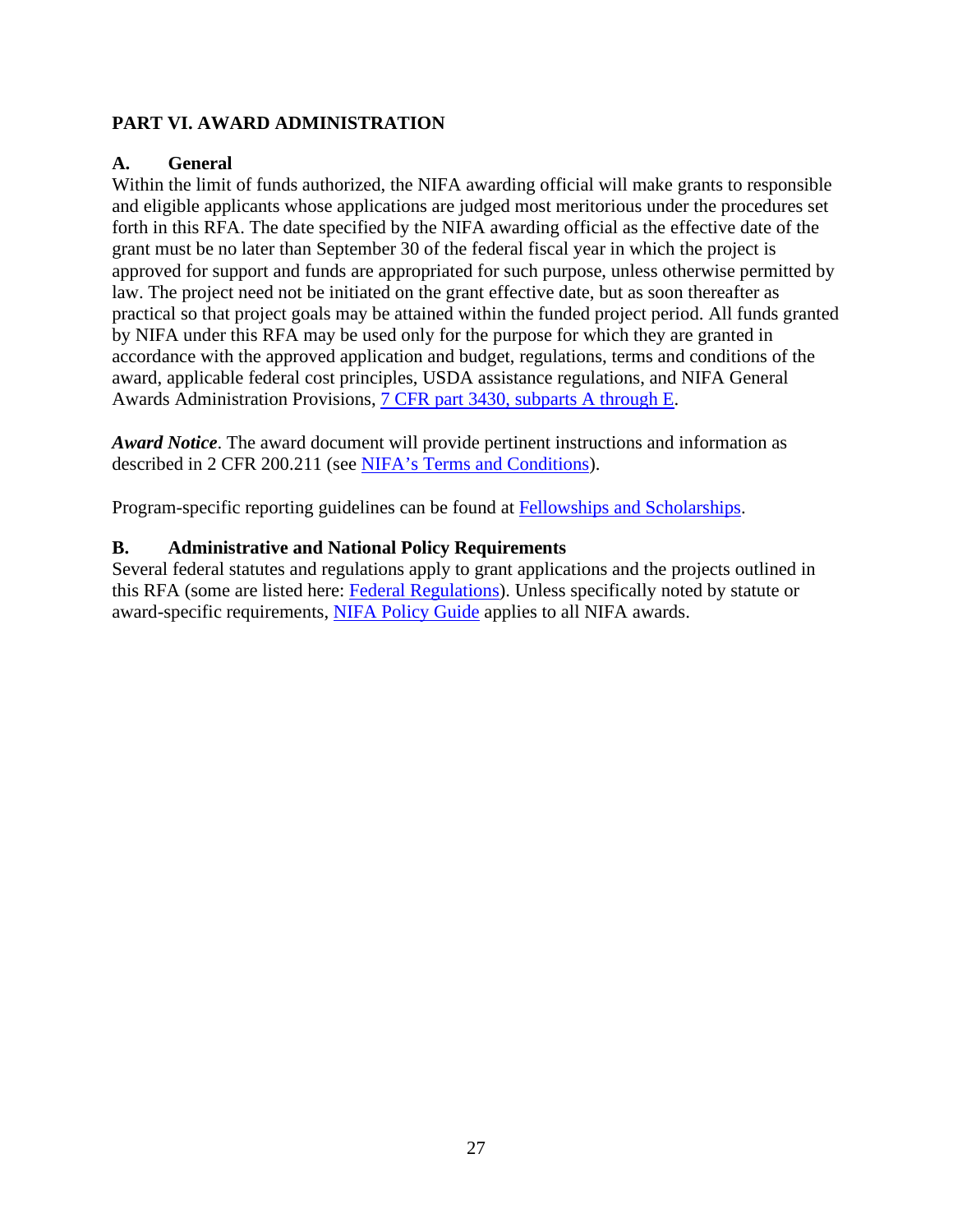# <span id="page-27-0"></span>**PART VII. OTHER INFORMATION**

# <span id="page-27-1"></span>**A. Use of Funds and Changes in Budget**

*Delegation of fiscal responsibility.* Unless the terms and conditions of the award state otherwise, awardees may not in whole or in part delegate or transfer to another person, institution, or organization the responsibility for use or expenditure of award funds.

*Changes in Budget or Project Plans.* In accordance with  $2$  CFR 200.308, awardees must request prior approval from NIFA for the following program or budget-related reasons (the awardee is subject to the terms and conditions identified in the award):

- 1. Change in the scope or the objective of the project or program without prior written approval (even if there is no associated budget revision requiring);
- 2. Change in a key person specified in the application or the federal award;
- 3. Disengagement from the project for more than three months, or a 25 percent reduction in time devoted to the project;
- 4. Inclusion of costs that require prior approval in accordance with [2 CFR 200 Subpart E](https://www.ecfr.gov/cgi-bin/text-idx?SID=49e284a550f3e8f0511eaf1bb2573675&mc=true&node=sp2.1.200.e&rgn=div6) [\(Cost Principles\),](https://www.ecfr.gov/cgi-bin/text-idx?SID=49e284a550f3e8f0511eaf1bb2573675&mc=true&node=sp2.1.200.e&rgn=div6) or [45 CFR Part 75 Appendix IX,](https://www.ecfr.gov/cgi-bin/text-idx?node=pt45.1.75#ap45.1.75_1521.ix) [\(Principles for Determining Costs](https://www.ecfr.gov/cgi-bin/text-idx?node=pt45.1.75#ap45.1.75_1521.ix)  Applicable to [Research and Development under Awards and Contracts with Hospitals\)](https://www.ecfr.gov/cgi-bin/text-idx?node=pt45.1.75#ap45.1.75_1521.ix), or 48 CFR, unless waived by the federal awarding agency,
- 5. Part 31, [Contract Cost Principles and Procedures;](https://www.ecfr.gov/cgi-bin/text-idx?SID=4116809fdca3e3f04379cb23d56ed9bc&mc=true&node=pt48.1.31&rgn=div5)
- 6. Transfer of funds budgeted for participant support costs to other categories of expense (§200.75 [Participant support costs\)](https://www.ecfr.gov/cgi-bin/text-idx?SID=252eca751b0906fb741d3afd70d19947&mc=true&node=se2.1.200_175&rgn=div8);
- 7. Sub-awarding, transferring or contracting out of any work under a federal award, including fixed amount sub-awards (see  $\S 200.333$ , [Fixed Amount](https://www.ecfr.gov/cgi-bin/text-idx?SID=701a884d65ba71cf58f1615952faeb03&mc=true&node=se2.1.200_1333&rgn=div8) Sub-awards), unless described in the application and funded in the approved federal awards. This provision does not apply to the acquisition of supplies, material, equipment, or general support services;
- 8. Changes in the approved cost-sharing or matching provided by the non-federal entity; and
- 9. The need for additional federal funds to complete the project.

# <span id="page-27-2"></span>**B. Confidential Aspects of Applications and Awards**

When an application results in an award, it becomes part of NIFA transaction records, which are available to the public. Information that the Secretary of Agriculture determines to be confidential, privileged, or proprietary in nature will be held in confidence to the extent permitted by law. Therefore, applicants should clearly mark any information within the application they wish to have considered as confidential, privileged, or proprietary. NIFA will retain a copy of an application that does not result in an award for three years. Such an application will be released only with the consent of the applicant or to the extent required by law. An applicant may withdraw at any time prior to the final action thereon.

# <span id="page-27-3"></span>**C. Regulatory Information**

This program is not subject to the provisions of [Executive Order 12372,](https://www.fws.gov/policy/library/rgeo12372.pdf) which requires intergovernmental consultation with state and local officials. Under the provisions of the [Paperwork Reduction Act of 1995](https://www.reginfo.gov/public/reginfo/pra.pdf) [\(44 U.S.C. Chapter 35\)](http://uscode.house.gov/view.xhtml?path=/prelim@title44/chapter35&edition=prelim), the collection of information requirements contained in this notice have been approved under [OMB Document No. 0524-](https://www.federalregister.gov/documents/2018/10/29/2018-23552/submission-for-omb-review-comment-request) [0039.](https://www.federalregister.gov/documents/2018/10/29/2018-23552/submission-for-omb-review-comment-request)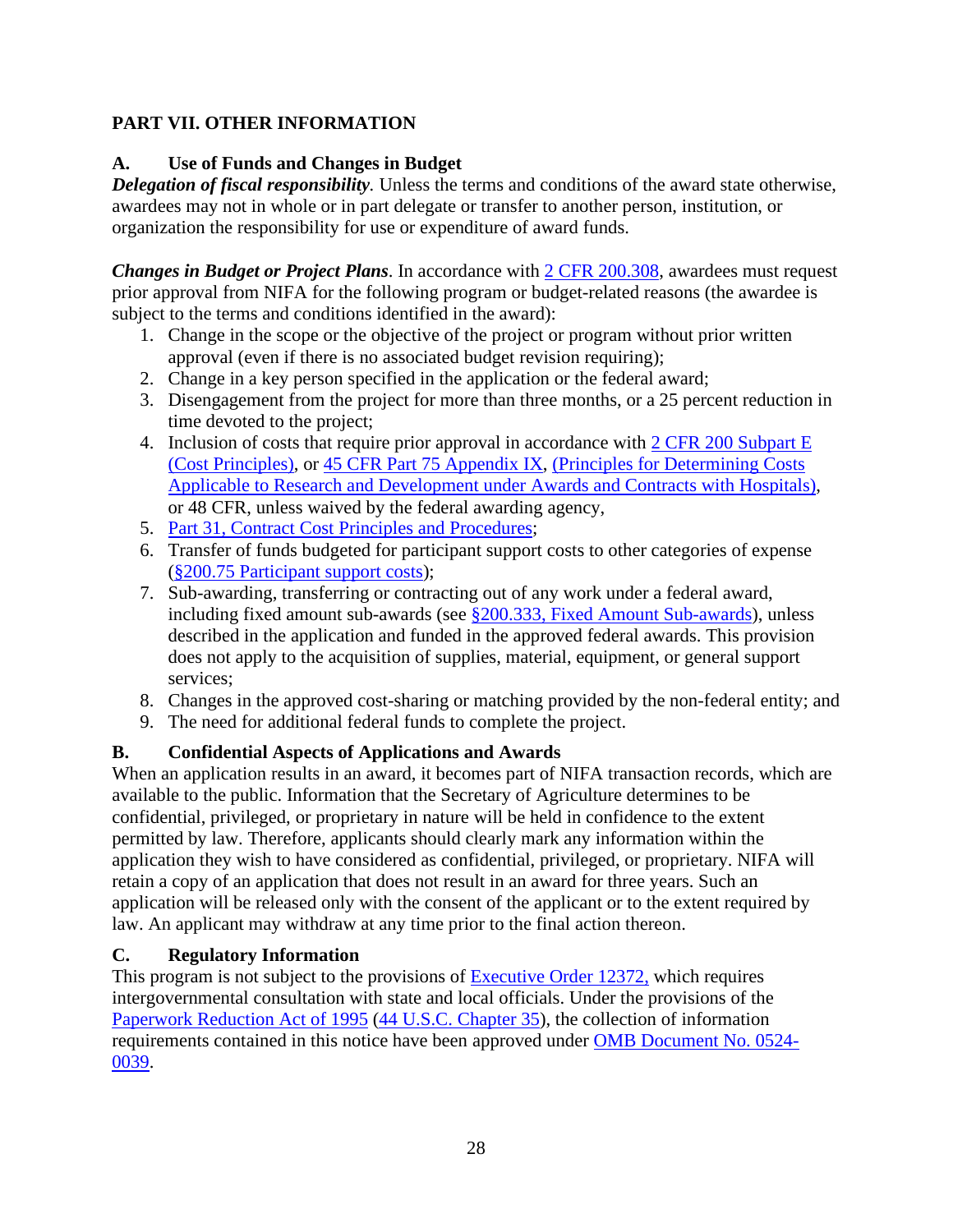### **APPENDIX I: AGENCY CONTACT**

### **Programmatic Contact**

| <b>Name</b>                      | Email        | <b>Telephone</b> |
|----------------------------------|--------------|------------------|
| Ed.D.<br>Ray<br>A I1<br>$\Delta$ | MSP@usda.gov | 16-926-1453      |

For administrative questions related to

- Grants.gov, see Part IV of this RFA
- Other RFA or application questions, please email [policy@usda.gov](mailto:policy@usda.gov)
- Awards under this RFA, please email [awards@usda.gov](mailto:awards@usda.gov)

### **Mailing Address:**

<span id="page-28-0"></span>National Institute of Food and Agriculture U.S. Department of Agriculture P.O. Box 419205, MS 10000 Kansas City, MO 64141-6205

### **Courier/Package Delivery Address:**

National Institute of Food and Agriculture United States Department of Agriculture 2312 East Bannister Road, MS 10000 Kansas City, MO 64141-3061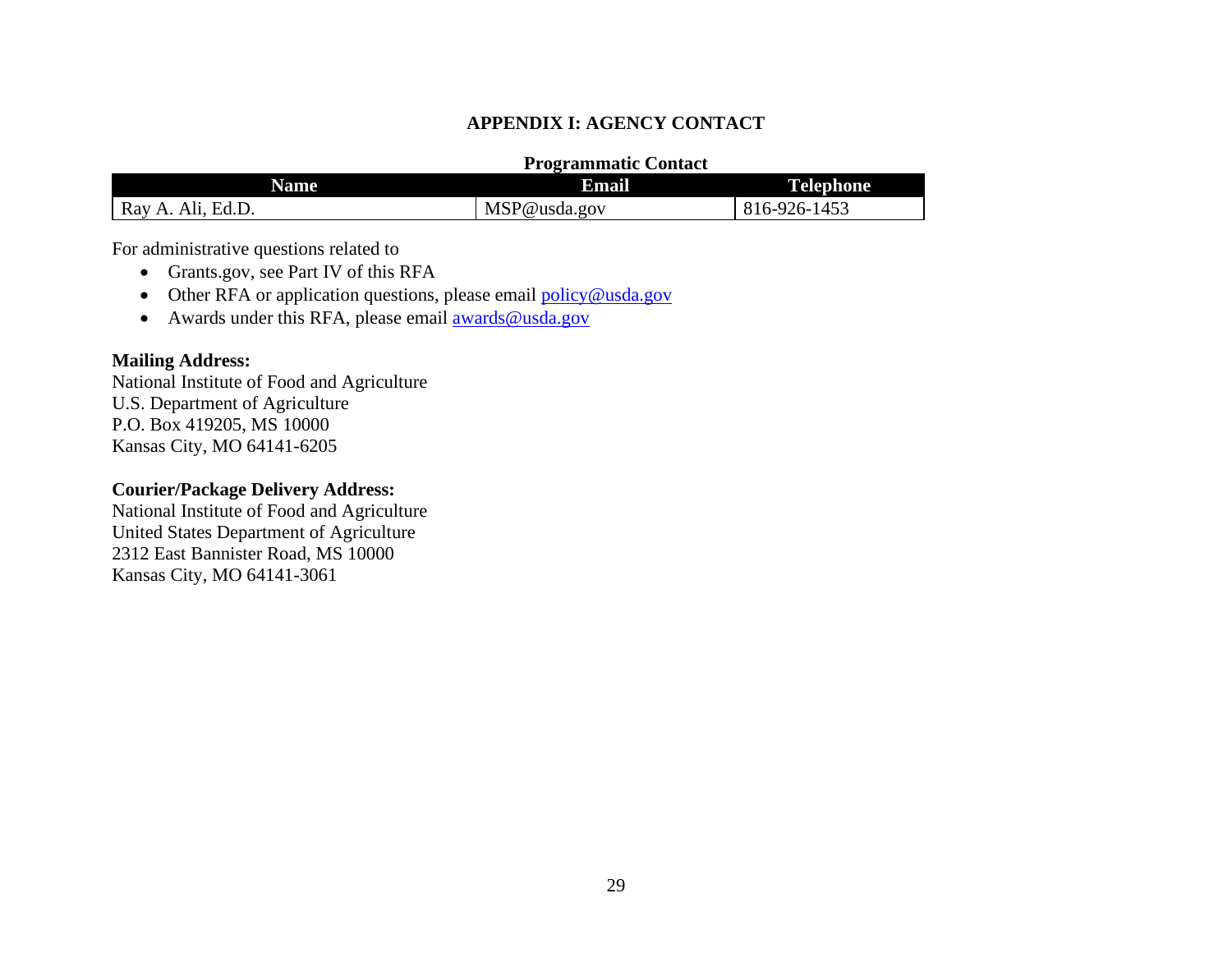# **APPENDIX II: GLOSSARY OF TERMS**

<span id="page-29-0"></span>

| Name                                                                  | Acronyms      |
|-----------------------------------------------------------------------|---------------|
| Agriculture and Food Research Initiative                              | <b>AFRI</b>   |
| <b>Authorized Representative</b>                                      | AR            |
| Agricultural Research, Extension, and Education reform Act of<br>1998 | <b>AREERA</b> |
| Coordinated Agricultural Project                                      | CAP           |
| <b>Catalog of Federal Domestic Assistance</b>                         | <b>CFDA</b>   |
| Center of Excellence                                                  | <b>COE</b>    |
| Data Management Plan                                                  | <b>DMP</b>    |
| National Institute of Food and Agriculture                            | <b>NIFA</b>   |
| <b>Request for Application</b>                                        | <b>RFA</b>    |
| Research, Education, and Economics                                    | <b>REE</b>    |
| United States Department of Agriculture                               | <b>USDA</b>   |